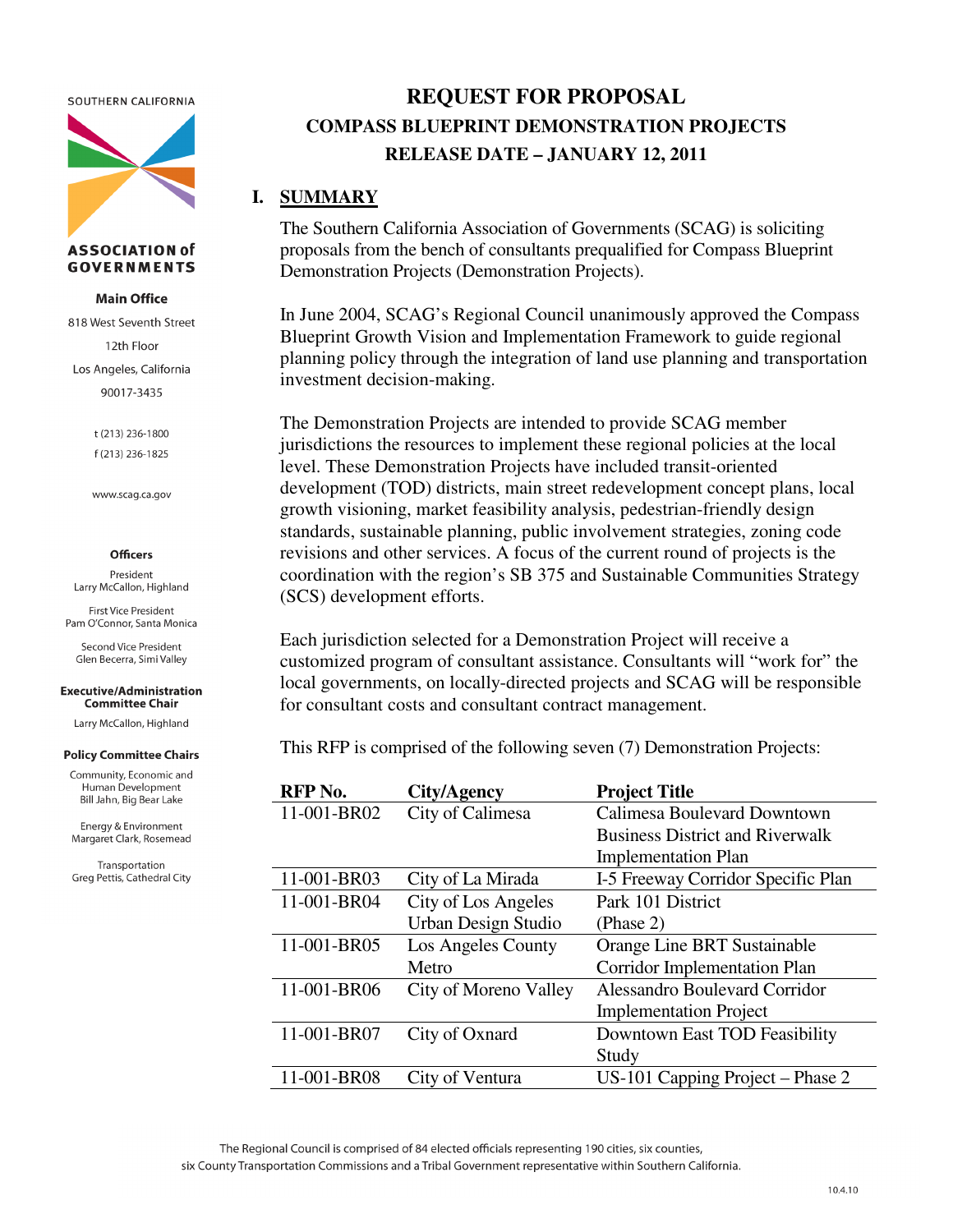# **THE REQUIREMENTS BELOW APPLY TO EACH OF THE SEVEN (7) DEMONSTRATION PROJECTS. PROPOSALS MUST BE SUBMITTED SEPARATELY FOR EACH DEMONSTRATION PROJECT.**

### **II. RFP ATTACHMENTS**

This RFP is comprised of the following eight (8) parts presented herein as Attachments:

- 1. Proposal Information, Organization, and Content
- 2. Scope of Work
- 3. Proposal Evaluation Form
- 4. Interview Evaluation Form
- 5. Line Item Budget (Cost Proposal)
- 6. Debarment and Suspension Certification
- 7. SCAG Conflict of Interest Form
- 8. Disadvantaged Business Enterprise (DBE)

# **III. PROPOSAL SUBMISSION**

**One (1) electronic PDF copy on CD-ROM (file cannot exceed 10MB, and must be one complete document, without multiple parts) and signed cover letter shall be received by 10:00 a.m. PST (time to be determined by SCAG's time clock) on February 10, 2011 and directed to:** 

Sandee Scott, Sr. Contracts Administrator Southern California Association of Governments 818 W. 7th Street,  $12^{th}$  Floor Los Angeles, CA 90017-3435  $(213)$  236-1996 or scotts@scag.ca.gov

# **All submissions are considered a matter of public record.**

Your proposal must be received at SCAG by the deadline specified. **Proposals submitted via e-mail will not be accepted**. Any proposal received after the deadline will be rejected.

Note: "proposer," "consultant," "contractor," and "firm" may be used interchangeably throughout this document.

# **IV. QUESTIONS AND ANSWERS**

The deadline to submit questions is January 26, 2011. Questions must be submitted in writing to the attention of:

> Sandee Scott, Sr. Contracts Administrator Email: scotts@scag.ca.gov

# **The "Subject:" line of your email must identify the RFP number.**

Answers to the questions will be provided by email typically no later than four (4) working days after the deadline to submit questions.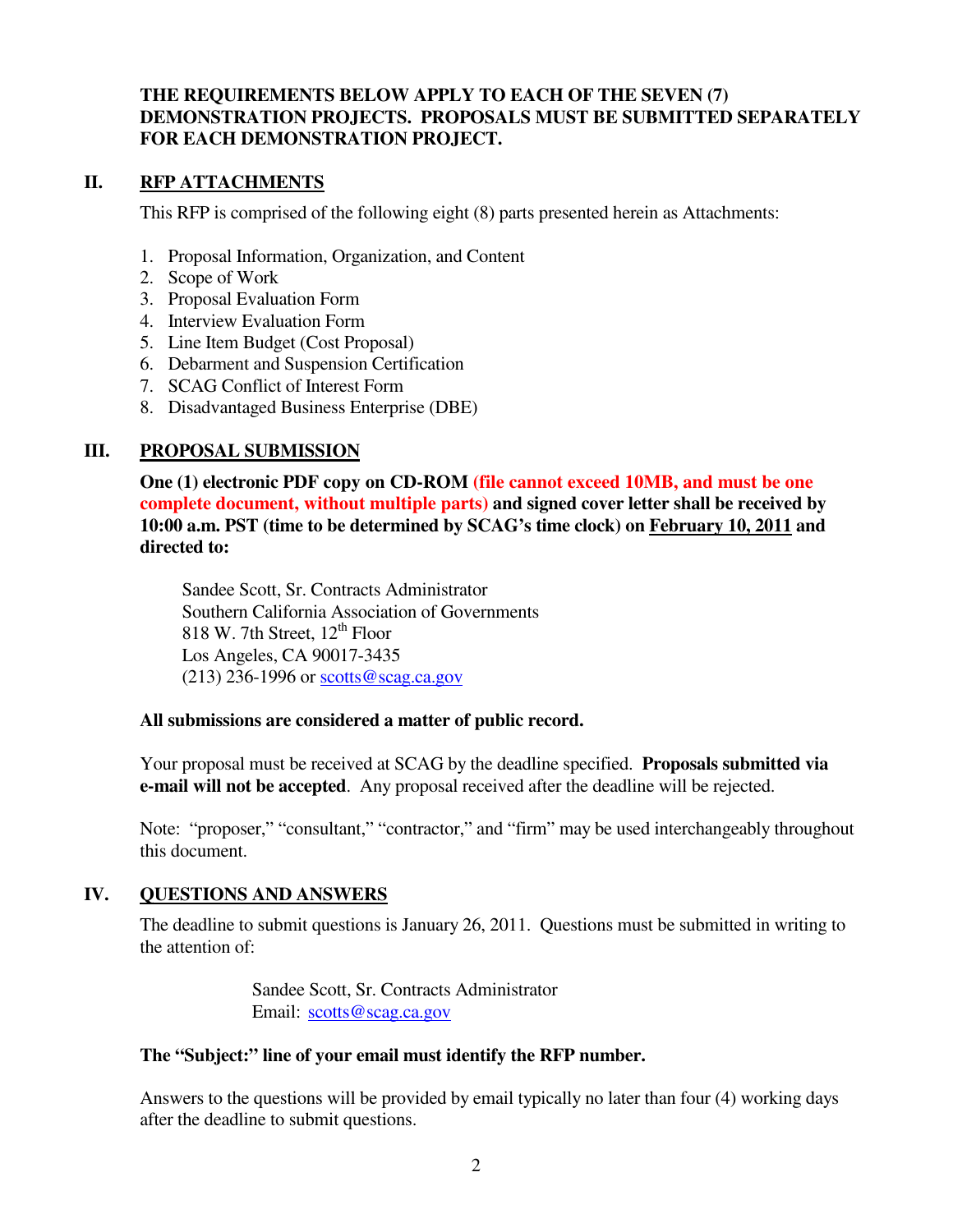# **V. PROJECTED TIMELINE** (Subject to Change)

| <b>DATE</b>               | <b>TIME</b>  |
|---------------------------|--------------|
| January 12, 2011          |              |
| January 26, 2011          | $10:00$ a.m. |
| February 2, 2011          | $4:00$ p.m.  |
| February 10, 2011         | $10:00$ a.m. |
| Week of February 21, 2011 |              |
| Week of March 1, 2011     |              |
| March 2011                |              |
| March 2011                |              |
|                           |              |

# **VI. TASK ORDER – CONTRACT TYPE**

Cost Plus Fixed Fee Task Order.

Funding for projects is contingent upon availability of funds at the time of contract award.

### **I. BUDGET PARAMETERS**

Budget parameters will not be provided. Please submit a cost proposal based on your expertise with this type of project, and the requirements in the Scope of Work.

### **VII. PERIOD OF PERFORMANCE**

The anticipated completion date is within twelve (12) months from the execution of a Task Order.

#### **VIII. SELECTION PROCESS**

- **Proposals will be ranked in accordance with the criteria described in Attachments 3 and** Attachment 4
- **•** Proposers may be invited for an interview

Note - during the selection process and until a Task Order is fully executed, you are prohibited from discussing the project with project applicants, or city staff members.

# **IX. SCAG RIGHTS**

- 1. SCAG reserves the right to:
	- A. Disqualify any and all proposals that are not submitted in accordance with the required format described in this RFP
	- B. Reject any and all proposals submitted
	- C. Request additional information
	- D. Award all or part of the work contemplated in the RFP
	- E. Remedy errors in the RFP
	- F. Cancel the entire RFP
	- G. Issue a subsequent RFP
	- H. Approve or reject the use of a particular subcontractor/supplier
	- I. Negotiate with any, all or none of the proposers. If SCAG is unable to negotiate cost elements that are acceptable to SCAG, SCAG reserves the right to award the Task Order to another proposer.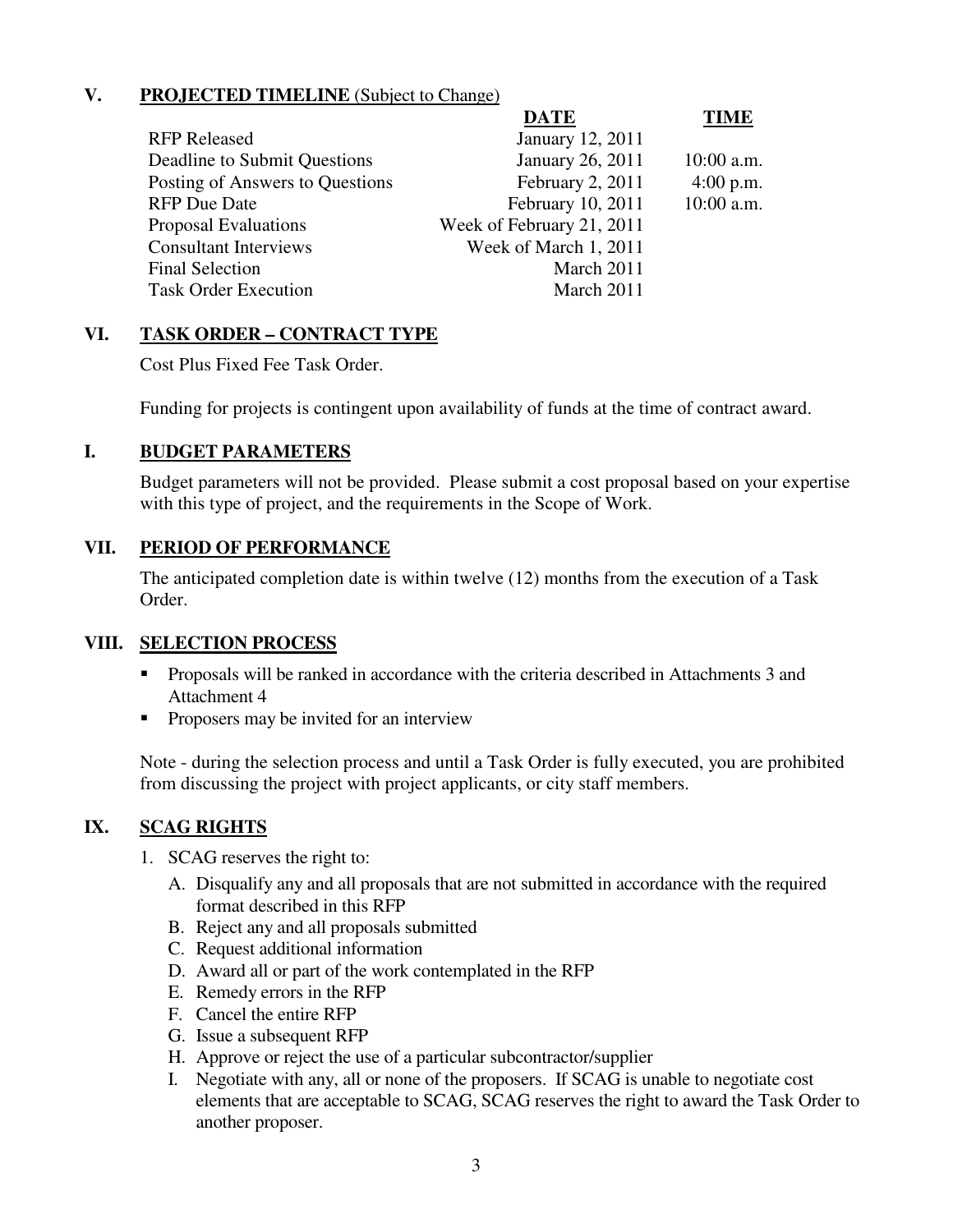- J. Accept other than the lowest priced proposal
- K. Award a Task Order without interviews, discussions, or negotiations
- L. Award a Task Order to one or more proposers
- M. Only award a Task Order, or any portion thereof, to a firm that possesses a valid business license. Firms must possess the licenses by the RFP due date. SCAG must be provided with a copy of this license, if not provided previously.
- N. Only award a Task Order, or any portion thereof, to a firm that passes references checks.
- 2. All proposers should be aware of the Insurance Requirements for award of a Task Order. The Certificate of Insurance must be provided by the successful proposer prior to award of a Task Order. A Task Order may not be awarded if insurance requirements are not met. The insurance requirements are included in the master agreement between SCAG and each consultant prequalified and placed on the bench for Compass Blueprint Demonstration Projects.
- 3. SCAG does not reimburse proposers for the cost of proposal preparation, even in the event of RFP cancellation.
- 4. Ring binders may not be accepted. No binding is preferred.
- 5. Communication between the proposer and any member of the Proposal Review Committee during the selection process is prohibited, except when and in the manner expressly authorized in this Request for Proposal. Violation of this restriction is grounds for disqualification.
- 6. SCAG shall award a Task Order to the firm that it deems to have provided the best value to SCAG or the firm SCAG deems to be the best qualified for the award of a Task Order (or both).
- 7. Every proposal submitted is considered a firm offer that must be valid for a minimum of ninety (90) calendar days.
- 8. If applicable, SCAG prefers that software developed, under SCAG's contract, not incorporate proprietary and/or third party software components. This does not preclude the development of deliverables which interface with commonly-available off-the-shelf software. However, contractors must determine in advance whether SCAG already has, or is willing to procure, appropriate licenses for any proprietary and/or third party software that would be required. Contractors must also provide the impacts of any enhancements and upgrades. SCAG will require delivery of documentation and source code for all electronic intellectual property developed under a SCAG contract prior to releasing final payment to the contractor.

# **X. NOTIFICATION OF RIGHT TO PROTEST A TASK ORDER AWARD**

Proposers have the right to protest the Task Order award in compliance with SCAG's Policy on Contract Award Protests, which can be viewed online at www.scag.ca.gov under "Doing Business with SCAG." A written protest must be filed with SCAG's Executive Director, or his designee within five (5) working days after posting of the Notice of Intent to Award. SCAG will not accept any verbal protests. The protest must be a detailed, written statement of the protest grounds and reference the RFP number and name of the designated Contracts Administrator. The protest must be submitted to SCAG's Executive Director or his designee via both certified mail and fax using the following address and fax number: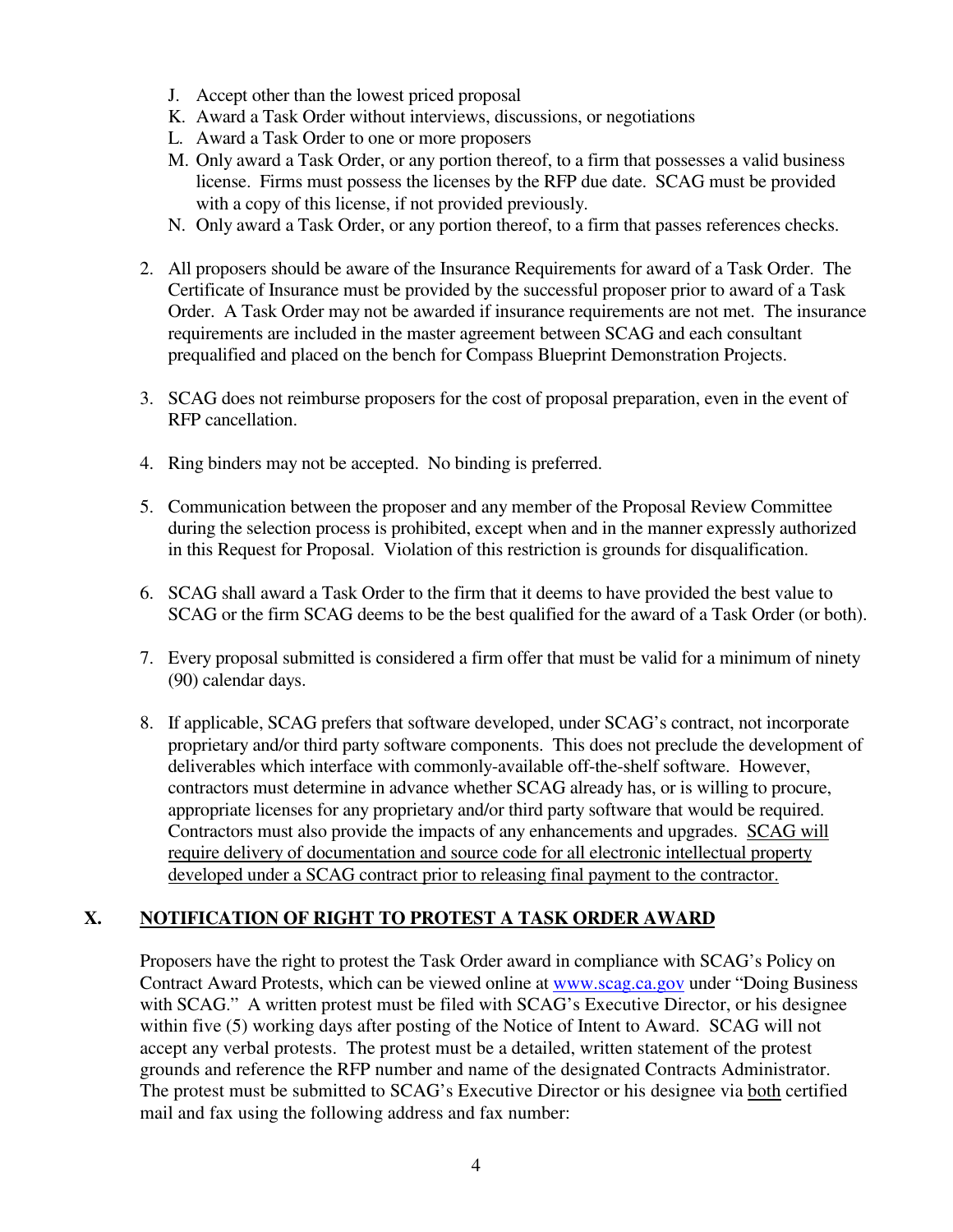Executive Director Southern California Association of Governments 818 W.  $7<sup>th</sup>$  Street,  $12<sup>th</sup>$  Floor Los Angeles, CA 90017-3435 Fax: (213) 236-1825

The Task Order award is held up when SCAG's Executive Director receives the protest on time. The Task Oder may not be awarded until the protest is either withdrawn or SCAG's Executive Director has rendered a decision.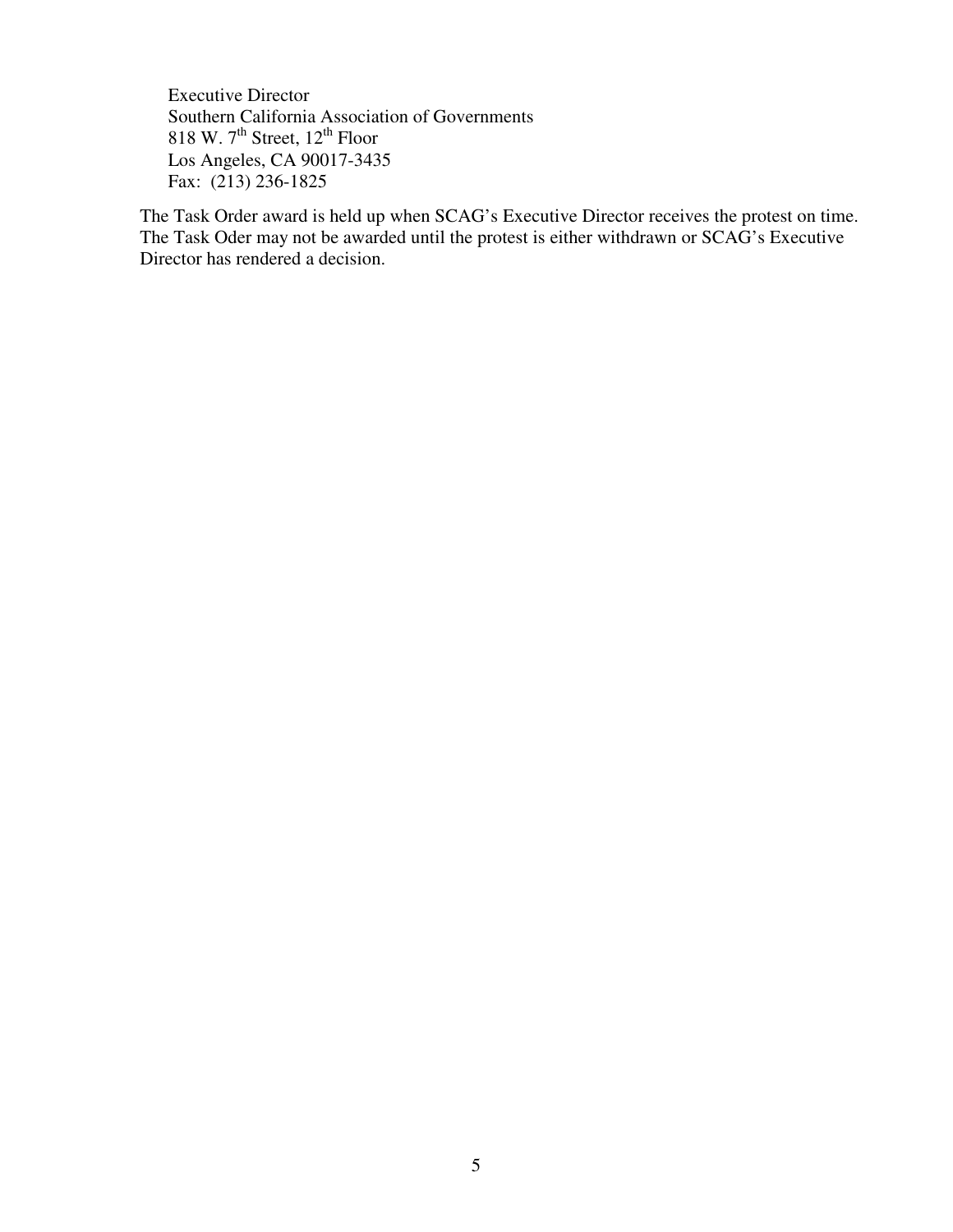# **PROPOSAL INFORMATION, ORGANIZATION, AND CONTENT**

*All proposals shall contain, at a minimum, the following information:* 

# **1. TITLE PAGE**

The following must be provided on the title page:

- **RFP** Number
- Title of the Project
- Kame and Address of Firm
- Phone/Fax of Firm
- **Prime Contact Person**
- Email Address of the Prime Contact Person
- **Signature of the Individual Authorized/Obligated to Commit the Firm to this Project**

# **2. TABLE OF CONTENTS**

A clear identification of the materials by section and page numbers.

# **3. TECHNICAL APPROACH**

- A statement and discussion of the project objectives, concerns, and key issues.
- The technical approach for performing the tasks must include a detailed Scope of Work along with the process for executing the requirements and objectives of the project.
- A discussion of the difficulties expected or anticipated in performing the tasks, along with a discussion of how the consultant proposes to overcome or mitigate against those difficulties.
- A detailed schedule for completion of the work, including performance and delivery schedules indicating phases or segments of the project, milestones, and significant events.
- A statement of the extent to which the consultant's proposed approach and Scope of Work will meet or exceed the stated objectives discussed in this RFP. Furthermore, a discussion of how the consultant would modify the project, and/or schedule to better meet these objectives.
- The technical proposal should not exceed 6 single-sided pages (minimum of  $\frac{1}{2}$  inch margins and font size 10). This excludes experience, profile of subconsultants, cost proposal, and required forms.

# **4. EXPERIENCE OF PRIME CONSULTANT**

 A summary of representative experience that is specifically relevant to the Scope of Work of the project.

# **5. PROFILE OF SUBCONSULTANTS**

- A statement indicating if the firm is local or national and a summary of representative experience relevant to the work described in the Scope of Work for this RFP.
- The location and telephone number of the office from which the work is to be done.
- Identification of the individuals who will perform the work, including officers, project manager and key staff. State the time commitment and include resumes for key individuals.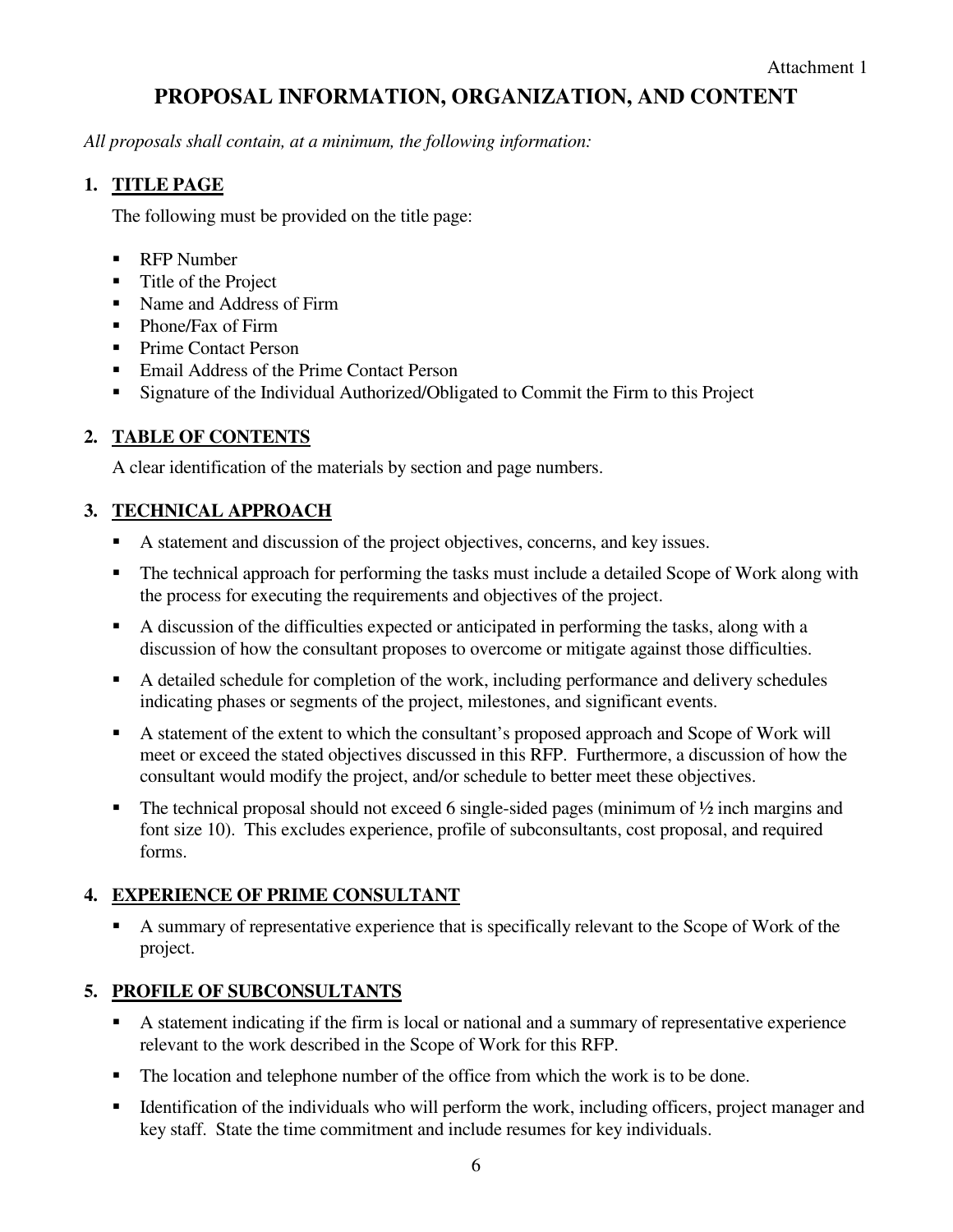# **6. LINE ITEM BUDGET (COST PROPOSAL)**

 Proposals must include a Line Item Budget in the format and detail shown in Attachment 5. The same detailed budget is required of each subconsultant whose portion of the work is \$25,000 or more.

# **7. REQUIRED FORMS**

### **Required forms must be submitted separately for each Demonstration Project.**

- Line Item Budget (Attachment 5).
- The Debarment and Suspension Certification (Attachment 6) **must be fully completed by all parties to the proposal (prime and all subconsultants).**
- The SCAG Conflict of Interest Form (Attachment 7) must be fully completed by all parties to the proposal whose portion of the overall work is valued at \$25,000 or more. This requirement also applies to all proposed subconsultants whose portion of the overall work is valued at \$25,000 or more.
- A "Bidder's List of Subconsultants (DBE and Non-DBE) Part I" (Attachment 8A) and a "Bidder's List of Subconsultants (DBE and Non-DBE) – Part II" (Attachment 8B) must be completed by the proposer. Attachment 8C must be signed and dated by the successful proposer at Task Order execution.
- All proposers should ensure that they have completed and submitted Attachment 9).
- The selected consultant will be required complete a Federal Form W-9 which may also be obtained on-line at www.scag.ca.gov under "Doing Business with SCAG."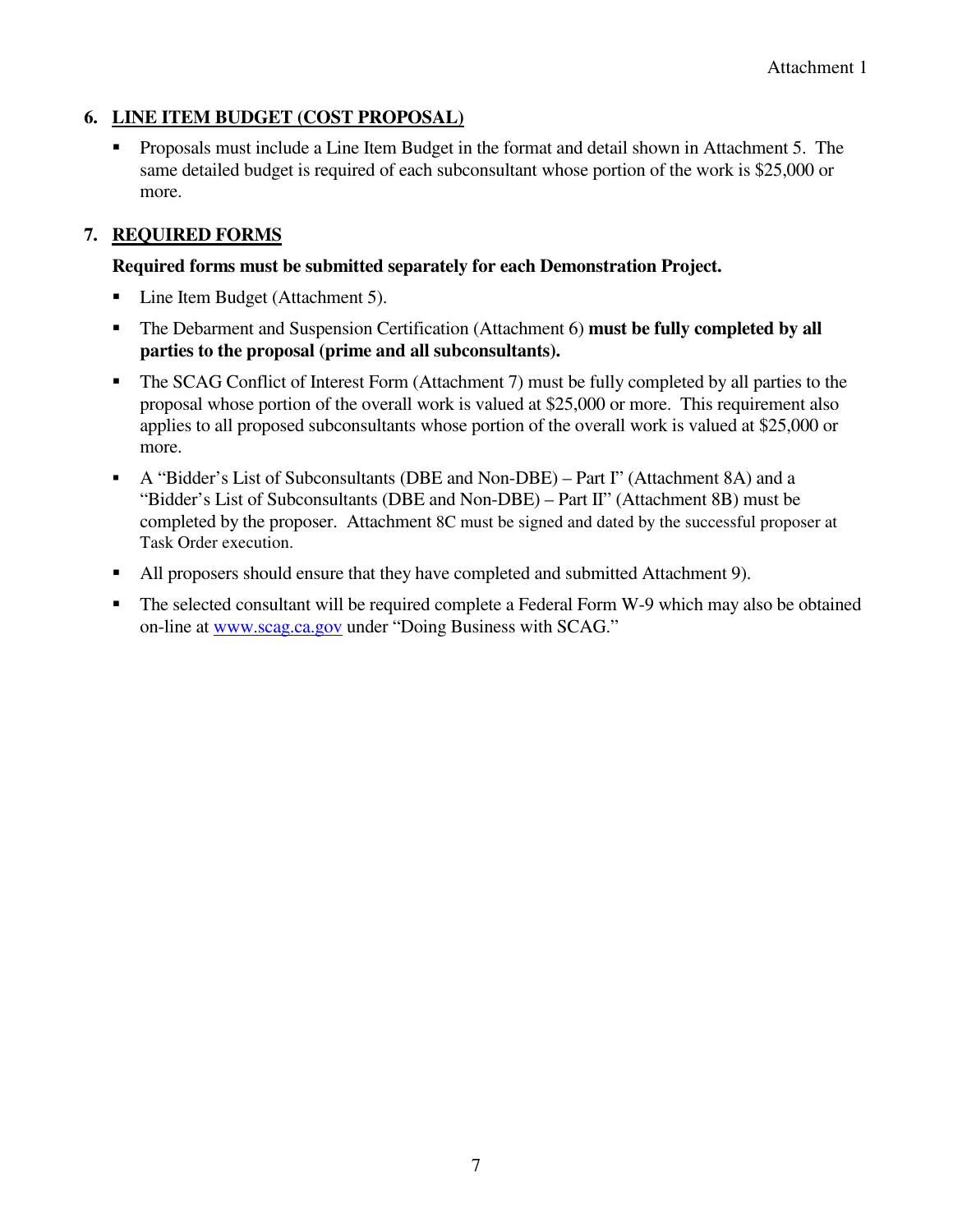# **Scope of Work**

The Scope of Work for each Demonstration Project may be downloaded from SCAG's Compass Blueprint Demonstration Projects website at: http://www.compassblueprint.org/demorfp

Note: The Scope of Work for each Demonstration Project is the original project proposal submitted by each local government partner agency and approved by SCAG.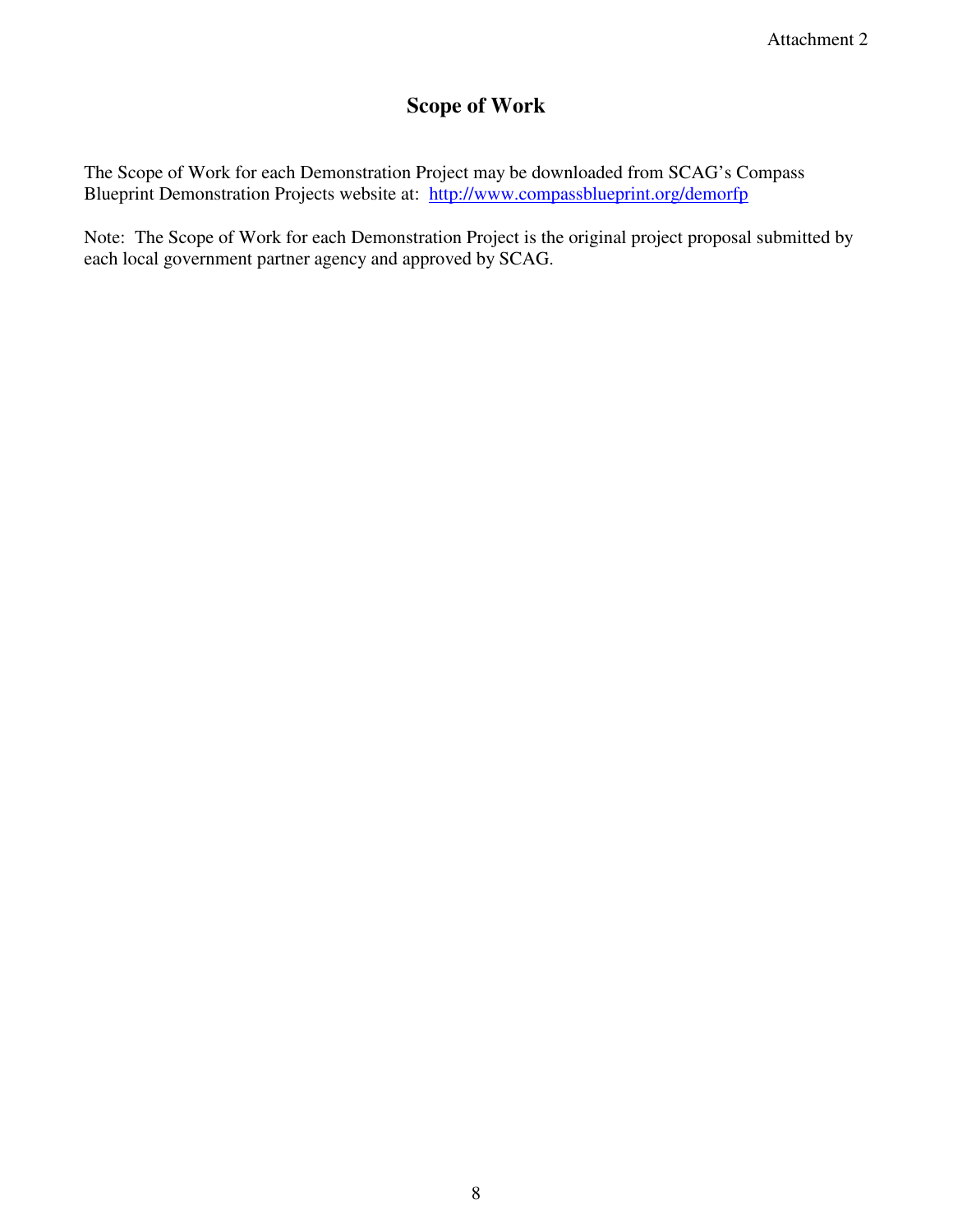Attachment 3

# **PROPOSAL EVALUATION FORM**

**RFP No. 11-001-BR** 

# **Compass Blueprint Demonstration Project**

Project/Partner Jurisdiction

Consultant Name: \_\_\_\_\_\_\_\_\_\_\_\_\_\_\_\_\_\_\_\_\_\_\_\_\_\_\_\_\_\_\_\_\_\_\_\_\_\_\_\_\_\_\_\_\_\_\_\_\_\_\_\_\_\_\_\_\_\_\_\_\_\_\_\_\_\_\_\_\_

| <b>Evaluation Criteria</b>                                                                                                                                                                                                                                                                                  | Max.<br><b>Possible</b><br><b>Points</b> | <b>Points</b><br><b>Earned</b> | <b>Comments</b> |
|-------------------------------------------------------------------------------------------------------------------------------------------------------------------------------------------------------------------------------------------------------------------------------------------------------------|------------------------------------------|--------------------------------|-----------------|
| <b>TECHNICAL APPROACH</b><br>• Tasks & approach clearly described<br>• Creative/innovative approach<br>• Project intent has been met                                                                                                                                                                        | 30                                       |                                |                 |
| <b>CONSULTANT FIRMS:</b><br>Prime Consultant:<br>• Familiar with regional & local issues<br>• Experience with similar project of the same size and<br>scope<br>Sub-Consultants (if any):<br>$\bullet$ Each sub provides unique service(s) to the team<br>• Subs are fully capable of performing their tasks | 30                                       |                                |                 |
| PROJECT MANAGEMENT<br>• Qualifications of key individuals<br>• Time commitment of key individuals                                                                                                                                                                                                           | 20                                       |                                |                 |
| PROJECT COST<br>• Realistic cost for services to be performed                                                                                                                                                                                                                                               | 20                                       |                                |                 |
| <b>REFERENCES</b><br>• Similar projects completed on time and within<br>budget                                                                                                                                                                                                                              | Pass/<br>Fail                            |                                |                 |
| <b>TOTAL</b>                                                                                                                                                                                                                                                                                                | 100                                      |                                |                 |

Name of Evaluator (print): <u>Agency:</u> Agency:

Signature of Evaluator: Date: Date: Date: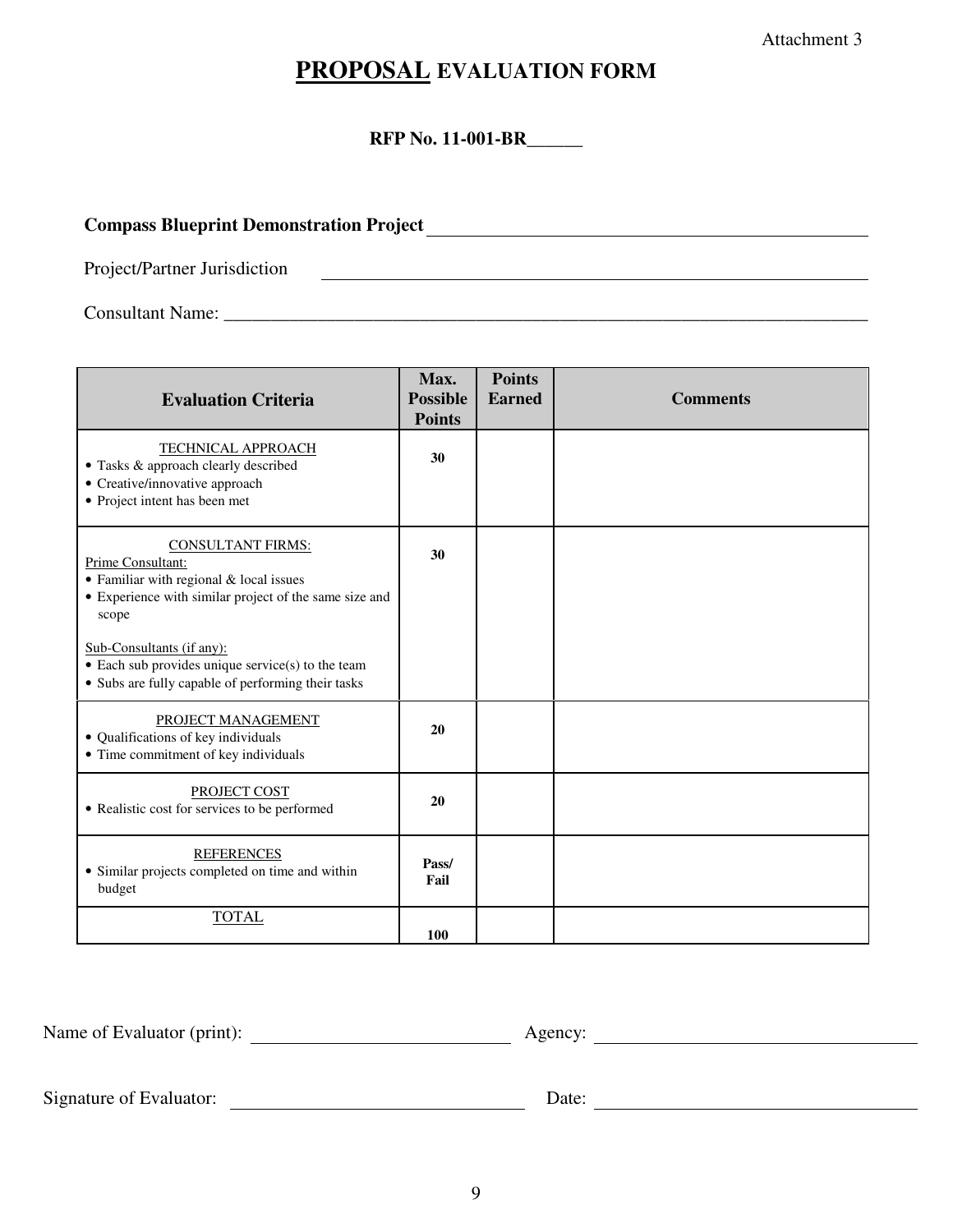Attachment 4

# **INTERVIEW EVALUATION FORM**

### **RFP No. 11-001-BR\_\_\_\_\_\_**

# **Compass Blueprint Demonstration Project**

Project/Partner Jurisdiction

Consultant Name:

| <b>Evaluation Criteria</b>                                                                                                                                                                                                                                                                                  | Max.<br><b>Possible</b><br><b>Points</b> | <b>Points</b><br><b>Earned</b> | <b>Comments</b> |
|-------------------------------------------------------------------------------------------------------------------------------------------------------------------------------------------------------------------------------------------------------------------------------------------------------------|------------------------------------------|--------------------------------|-----------------|
| TECHNICAL APPROACH<br>• Tasks & approach clearly described<br>• Creative/innovative approach<br>• Project intent has been met                                                                                                                                                                               | 30                                       |                                |                 |
| <b>CONSULTANT FIRMS:</b><br>Prime Consultant:<br>• Familiar with regional & local issues<br>• Experience with similar project of the same size and<br>scope<br>Sub-Consultants (if any):<br>$\bullet$ Each sub provides unique service(s) to the team<br>• Subs are fully capable of performing their tasks | 30                                       |                                |                 |
| PROJECT MANAGEMENT<br>• Qualifications of key individuals<br>• Time commitment of key individuals                                                                                                                                                                                                           | 20                                       |                                |                 |
| PROJECT COST<br>• Realistic cost for services to be performed                                                                                                                                                                                                                                               | 20                                       |                                |                 |
| <b>REFERENCES</b><br>• Similar projects completed on time and within<br>budget                                                                                                                                                                                                                              | Pass/<br>Fail                            |                                |                 |
| <b>TOTAL</b>                                                                                                                                                                                                                                                                                                | 100                                      |                                |                 |

| Name of Evaluator (<br>(print).<br>. |  |  |
|--------------------------------------|--|--|
|                                      |  |  |

Signature of Evaluator: Date: Date: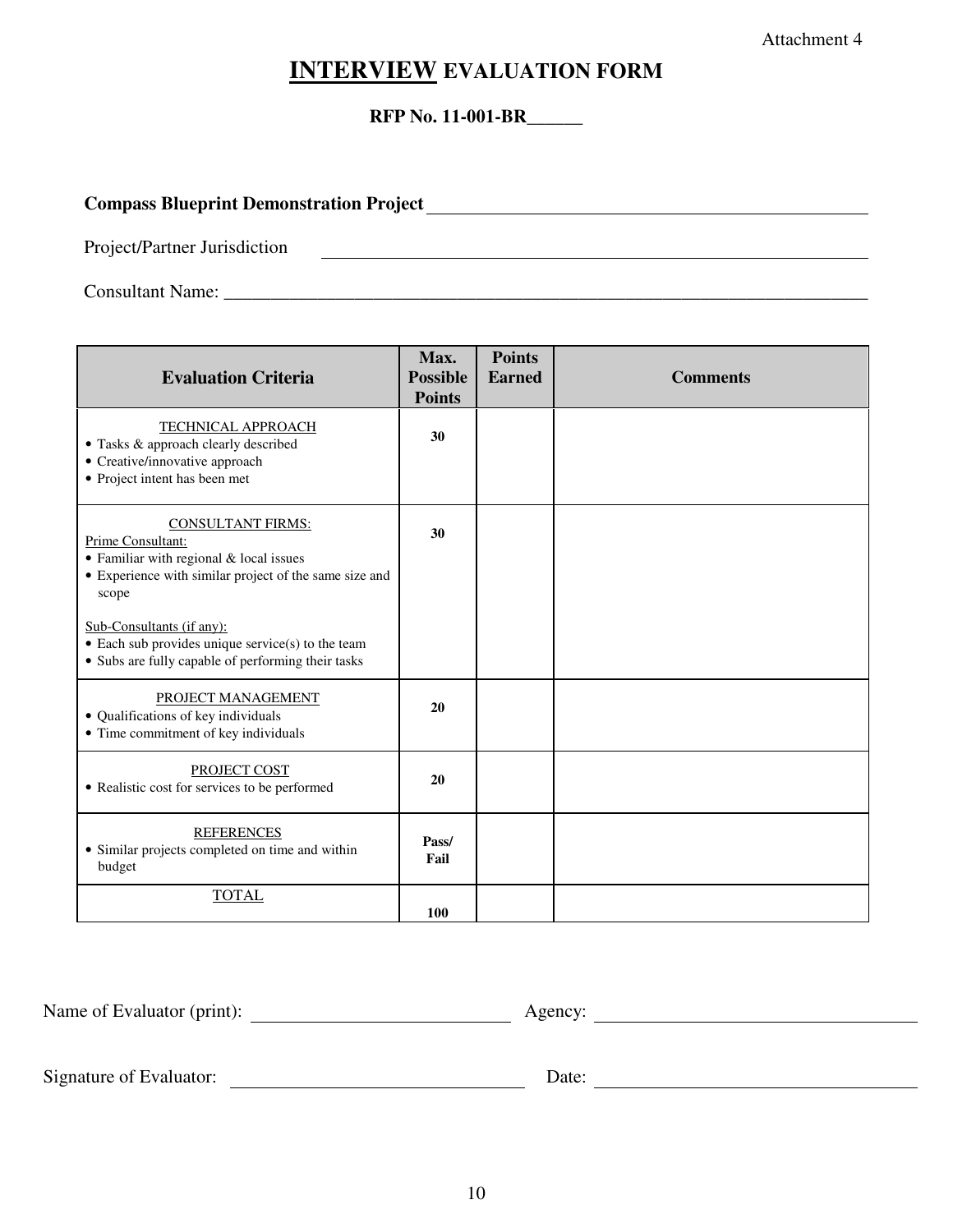# **LINE ITEM BUDGET (Cost Proposal) INSTRUCTIONS**

- 1. SCAG uses the Line Item Budget to assess the fairness and reasonableness of a proposer's costs. Once SCAG awards a Task Order, the negotiated Line Item Budget serves as the basis for reimbursing the proposer (includes Cost Plus as well as Fixed Price Task Orders).
- 2. **All proposers must submit a Line Item Budget using the exact format shown on the following page, or may risk having their proposal disqualified.** Further, any subconsultant whose portion of the work is \$25,000 or more must also prepare and submit their own Line Item Budget as part of the proposal. The Line Item Budget (Attachment 5) template may be downloaded from SCAG's website at: http://www.scag.ca.gov/business/index.htm.

**Disclaimer** – Each proposer is responsible for all mathematical calculations and information provided on the Line Item Budget template.

3. Many items that may be normal business costs and tax deductible may not be allowable under Federal and State contract rules (e.g., dues, advertising, contributions, bad debts, interest expense, meals, and entertainment). For a complete listing, see 48CFR 18.36 and OMB-87.

All costs must be allowable and consistent with Federal cost principles under OMB Circular A-87. Please be aware that the cost-plus-a-percentage-of-cost bid method, where the proposer's profit is a percentage of the reimbursed costs on a project, is not allowed under Federal rules. Also, **contingency fees are not allowed.**

# 4. **Cost Structure**

- A. Direct Labor:
	- Direct labor, overhead, and fringe benefits must be shown as separate dollar amounts in the Line Item Budget.
	- Identify Key Personnel by both name and title (e.g., Mary Smith, Sr. Planner). Place an asterisk (\*) next to the name(s) of any Key Personnel. Other professional or support/administrative staff may be identified by title only.
	- **A separate Line Item Budget must be provided for each Fiscal Year for any project crossing over multiple Fiscal Years (July – June).** The labor rate quoted for each position in the Line Item Budget must be the rate that is expected to be received during the applicable fiscal year. Expected merit or cost-of-living increases must be incorporated into the quoted rate. Proposers must provide the maximum rate for each position for proposal evaluation purposes, but if SCAG awards a Cost Plus Fixed Fee Task Order, SCAG will only pay the selected consultant the actual rate paid to the person in a position, and the rates must be traceable to and supported by payroll records.

Note**:** For Firm Fixed Priced (FFP) Task Orders**,** SCAG uses the labor and overhead rates quoted in the proposer's Line Item Budget to evaluate the proposed price for each task and cumulatively. Once SCAG has negotiated a final Line Item Budget, during the life of the Task Order, SCAG intends to pay the selected consultant upon completion of each task (unless otherwise agreed to), regardless of the actual cost to complete the task, provided the cost is allowable and allocable, and complies with federal rules and regulations.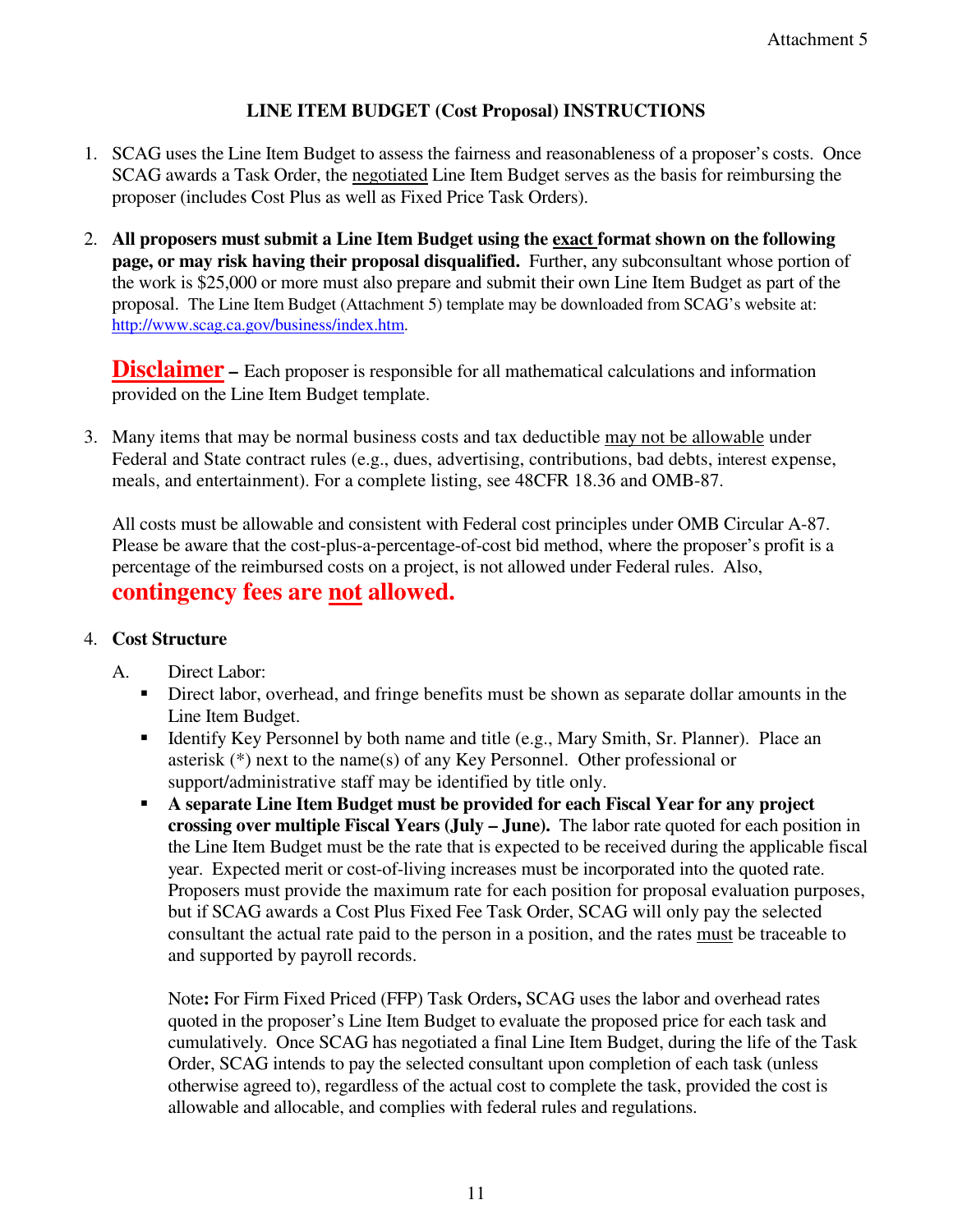- B. Over head:
	- The overhead rate quoted must be the rate that is expected for each Fiscal Year during the life of the Task Order. Prior to Task Order award, proposer must substantiate the rate if SCAG requests it.
- C. Fixed Fee:
	- Fee/Profit is calculated on Direct Labor, Overhead and Fringe Benefits only, not on Subcontractors/Subconsultants.
- D. Other Direct Costs (ODCs)
	- ODCs must be fully substantiated prior to Task Order award. If the Task Order is subject to a pre-award audit, SCAG will review support for ODCs similar to that done for Direct Labor, Overhead, and Fringe Benefits. If SCAG awards a Cost Plus Fixed Fee Task Order, during the life of the Task Order, SCAG will require back-up documentation with the monthly invoices to substantiate ODCs.
	- All travel costs must be reasonable**,** and are limited to those rates stated under California's State Department of Personnel Administration rules, (subject to change) posted at: http://www.dot.ca.gov/hq/asc/travel/ch12/1consultant.htm
- 5. Task Orders less than \$250,000 may require a pre-award audit; those at \$250,000 or more will require a pre-award audit.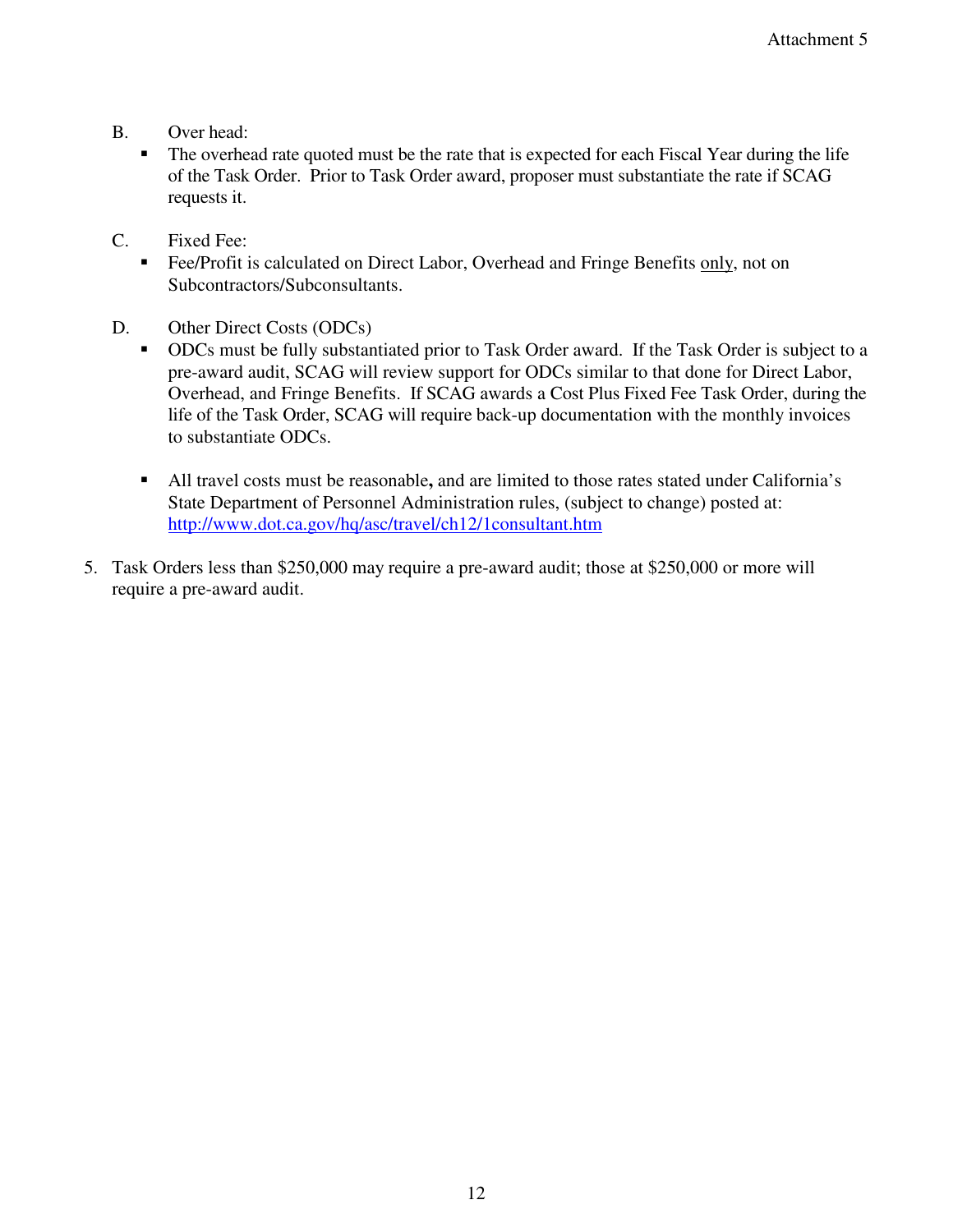#### **LINE ITEM BUDGET**

#### Consultant: ABC Company Title of RFP: Title of RFP:

1234 Main Street, Suite 100 Los Angeles, CA 90000 RFP Number: \_\_\_\_\_\_\_\_\_\_\_\_\_\_\_\_\_\_\_\_\_\_\_\_\_\_\_\_\_\_\_\_\_\_\_\_\_\_\_\_\_\_\_\_\_\_ (213) 555-5555

| (a)                                     | (b)                    | (c)   | (d)           | (e)   | (f)        | $(\sigma)$ | (h)            | (i)          |                 | (k)   | (1)            | (m)   |            | (a)   |            |              | (r)            | (s)   |                | (u)   | (v)            | (w)            |                       |
|-----------------------------------------|------------------------|-------|---------------|-------|------------|------------|----------------|--------------|-----------------|-------|----------------|-------|------------|-------|------------|--------------|----------------|-------|----------------|-------|----------------|----------------|-----------------------|
|                                         | Maximum                |       | Task 1        |       | Task 2     |            | Task 3         |              | Task 4          |       | Task 5         |       | Task 6     |       | Task 7     |              | Task 8         |       | Task 9         |       | <b>Task 10</b> |                | Grand<br><b>Total</b> |
| <b>Cost Categories</b>                  | Hourly<br>Rate         |       | <b>TBD</b>    |       | <b>TBD</b> |            | <b>TBD</b>     |              | <b>TBD</b>      |       | <b>TBD</b>     |       | <b>TBD</b> |       | <b>TBD</b> |              | <b>TBD</b>     |       | <b>TBD</b>     |       | <b>TBD</b>     |                | (All Tasks)           |
|                                         |                        | Hours | <b>Amount</b> | Hours | Amount     | Hours      | Amount         | <b>Hours</b> | <b>Amount</b>   | Hours | Amount         | Hours | Amount     | Hours | Amount     | <b>Hours</b> | $A$ mount      | Hours | $A m o un t$   | Hours | Amount         | Hours          | A m o un t            |
| <b>Direct Labor Classification(s):</b>  |                        |       |               |       |            |            |                |              |                 |       |                |       |            |       |            |              |                |       |                |       |                |                | \$0                   |
| A. Person, Sr. Planner                  | $\mathbf{s}$<br>$\sim$ |       | \$0           |       | \$0        |            | S <sub>0</sub> |              | 50              |       | S <sub>0</sub> |       | $\$0$      |       | \$0        |              | S <sub>0</sub> |       | \$0            |       | 50             | $\overline{0}$ | S <sub>0</sub>        |
|                                         | $\mathbf{s}$           |       | \$0           |       | \$0        |            | 50             |              | 50              |       | 50             |       | 50         |       | \$0        |              | 50             |       | \$0            |       | 50             | $\mathbf{0}$   | S <sub>0</sub>        |
|                                         | $\mathbf{s}$           |       | 50            |       | \$0        |            | 50             |              | 50              |       | 50             |       | \$0        |       | \$0        |              | 50             |       | \$0            |       | S <sub>0</sub> | $\alpha$       | S <sub>0</sub>        |
|                                         | $\mathbf{s}$           |       | $50 -$        |       | \$0        |            | S <sub>0</sub> |              | $50 -$          |       | 50             |       | \$0        |       | \$0        |              | 50             |       | 50             |       | S <sub>0</sub> | $\mathbf{0}$   | \$0                   |
|                                         | $\mathbf{s}$           |       | $\$0$         |       | \$0        |            | S <sub>0</sub> |              | $\$0$           |       | S <sub>0</sub> |       | \$0        |       | $\$0$      |              | S <sub>0</sub> |       | \$0            |       | S <sub>0</sub> | $\alpha$       | S <sub>0</sub>        |
|                                         | $\mathbf{s}$           |       | 50            |       | \$0        |            | $\mathsf{S}0$  |              | 50              |       | S <sub>0</sub> |       | \$0        |       | \$0        |              | S <sub>0</sub> |       | \$0            |       | 50             | $\Omega$       | \$0                   |
|                                         | $\mathbf{s}$           |       | $\$0$         |       | \$0        |            | 50             |              | 50              |       | $\mathsf{S}0$  |       | 50         |       | \$0        |              | $\mathsf{S}0$  |       | 50             |       | S <sub>0</sub> | $\alpha$       | S <sub>0</sub>        |
|                                         |                        |       | \$0           |       | \$0        |            | S <sub>0</sub> |              | 50              |       | 50             |       | 50         |       | \$0        |              | 50             |       | $\mathsf{s}_0$ |       | S <sub>0</sub> | $\theta$       | \$0                   |
|                                         | $\mathbf{s}$           |       | 50            |       | $\$0$      |            | S <sub>0</sub> |              | $\$0$           |       | $\mathsf{S}0$  |       | $\$0$      |       | $\$0$      |              | S <sub>0</sub> |       | $\$0$          |       | 50             | $\alpha$       | S <sub>0</sub>        |
|                                         | $\mathbf{s}$           |       | $\$0$         |       | \$0        |            | $\mathsf{S}0$  |              | 50              |       | $\mathsf{S}0$  |       | $\$0$      |       | \$0        |              | S <sub>0</sub> |       | \$0            |       | 50             | $\Omega$       | S <sub>0</sub>        |
| <b>Subtotal - Direct Labor</b>          |                        |       | \$0           |       | \$0        |            | \$0            |              | \$0             |       | \$0\$          |       | \$0        |       | \$0        |              | \$0            |       | \$0            |       | \$0            |                | \$0                   |
| Overhead & Fringe (inc. G&A):           |                        |       |               |       |            |            |                |              |                 |       |                |       |            |       |            |              |                |       |                |       |                |                | \$0                   |
|                                         |                        |       | \$0           |       | \$0        |            | 50             |              | \$0             |       | S <sub>0</sub> |       | 50         |       | \$0        |              | S <sub>0</sub> |       | \$0            |       | 50             |                | S <sub>0</sub>        |
|                                         |                        |       | \$0           |       | \$0        |            | $\mathsf{S}0$  |              | \$0             |       | 50             |       | 50         |       | \$0        |              | 50             |       | \$0            |       | 50             |                | 50                    |
| Subtotal - Overhead & Fringe (inc G&A): |                        |       | \$0           |       | \$0        |            | \$0            |              | \$0             |       | \$0            |       | \$0        |       | \$0        |              | \$0            |       | \$0            |       | \$0            |                | \$0                   |
| <b>Fixed Fee</b>                        |                        |       |               |       |            |            |                |              |                 |       |                |       |            |       |            |              |                |       |                |       |                |                | \$0                   |
|                                         |                        |       | $\$0$         |       | $\$0$      |            | S <sub>0</sub> |              | $\$0$           |       | $\mathsf{S}0$  |       | $\$0$      |       | $\$0$      |              | S <sub>0</sub> |       | $\$0$          |       | $\$0$          |                | S <sub>0</sub>        |
| <b>Subtotal - Fixed Fee:</b>            |                        |       | \$0           |       | $\$0$      |            | \$0            |              | \$0             |       |                |       | \$0        |       | \$0        |              | \$0            |       | \$0            |       | $\$0$          |                | \$0                   |
| Other Direct Costs (ODCs)               |                        |       |               |       |            |            |                |              |                 |       |                |       |            |       |            |              |                |       |                |       |                |                | \$0                   |
| Travel                                  | $\epsilon$             |       | 50            |       | \$0        |            | S <sub>0</sub> |              | 50              |       | S <sub>0</sub> |       | 50         |       | \$0        |              | S <sub>0</sub> |       | \$0            |       | S <sub>0</sub> | $\theta$       | S <sub>0</sub>        |
| Printing - Directly Chargeable Only     | $\mathbf{s}$           |       | $\$0$         |       | $\$0$      |            | S <sub>0</sub> |              | $\$0$           |       | S <sub>0</sub> |       | $\$0$      |       | \$0        |              | S <sub>0</sub> |       | $\$0$          |       | S <sub>0</sub> | $\,$ 0 $\,$    | S <sub>0</sub>        |
| Other                                   | $\mathbf{s}$           |       | $\$0$         |       | \$0        |            | $\mathsf{S}0$  |              | 50              |       | 50             |       | 50         |       | \$0        |              | 50             |       | \$0            |       | S <sub>0</sub> | $\Omega$       | 50                    |
| Other                                   | $\mathbf{s}$           |       | $\$0$         |       | \$0        |            | $\$0$          |              | \$0             |       | $\mathsf{S}0$  |       | $\$0$      |       | \$0        |              | $\mathsf{S}0$  |       | $\$0$          |       | S <sub>0</sub> | $\Omega$       | S <sub>0</sub>        |
|                                         | $\mathbf{s}$           |       | 50            |       | \$0        |            | 50             |              | 50              |       | 50             |       | 50         |       | \$0        |              | 50             |       | \$0            |       | 50             | $\theta$       | S <sub>0</sub>        |
| Subconsultant $(s)^*$                   |                        |       |               |       |            |            |                |              |                 |       |                |       |            |       |            |              |                |       |                |       |                |                | S <sub>0</sub>        |
|                                         | $\mathbf{s}$           |       | 50            |       | \$0        |            | S <sub>0</sub> |              | 50              |       | $\mathsf{S}0$  |       | $\$0$      |       | \$0        |              | S <sub>0</sub> |       | $\$0$          |       | 50             | $\mathbf{0}$   | S <sub>0</sub>        |
|                                         | $\epsilon$             |       | \$0           |       | \$0        |            | S <sub>0</sub> |              | 50              |       | S <sub>0</sub> |       | 50         |       | \$0        |              | S <sub>0</sub> |       | \$0            |       | S <sub>0</sub> | $\alpha$       | \$0                   |
|                                         | $\mathbf{s}$           |       | $\$0$         |       | \$0        |            | S <sub>0</sub> |              | \$0             |       | S <sub>0</sub> |       | 50         |       | \$0        |              | S <sub>0</sub> |       | $\$0$          |       | 50             | $\,$ 0 $\,$    | S <sub>0</sub>        |
|                                         | $\mathbf{s}$           |       | 50            |       | \$0        |            | 50             |              | 50 <sup>°</sup> |       | 50             |       | 50         |       | 50         |              | 50             |       | \$0            |       | 50             | $\alpha$       | S <sub>0</sub>        |
| Subtotal - ODCs:                        |                        |       | \$0           |       | \$0        |            | \$0            |              | \$0             |       | \$0            |       | \$0        |       | \$0        |              | \$0            |       | \$0            |       | \$0            |                | \$0                   |
|                                         |                        |       |               |       |            |            |                |              |                 |       |                |       |            |       |            |              |                |       |                |       |                |                |                       |
| <b>Grand Total</b>                      |                        |       | <b>so</b>     |       | \$0        |            | \$0            |              | ¢n.             |       | so             |       | \$0\$      |       |            |              | \$0            |       | \$0            |       | $c$            |                | \$0                   |

\* if you anticipate the use of subconsultants, use a copy of this template to identify subconsultant cost detail by task in a similar fashion and input final figures under each subconsultant (Hours & Amount by tasks involv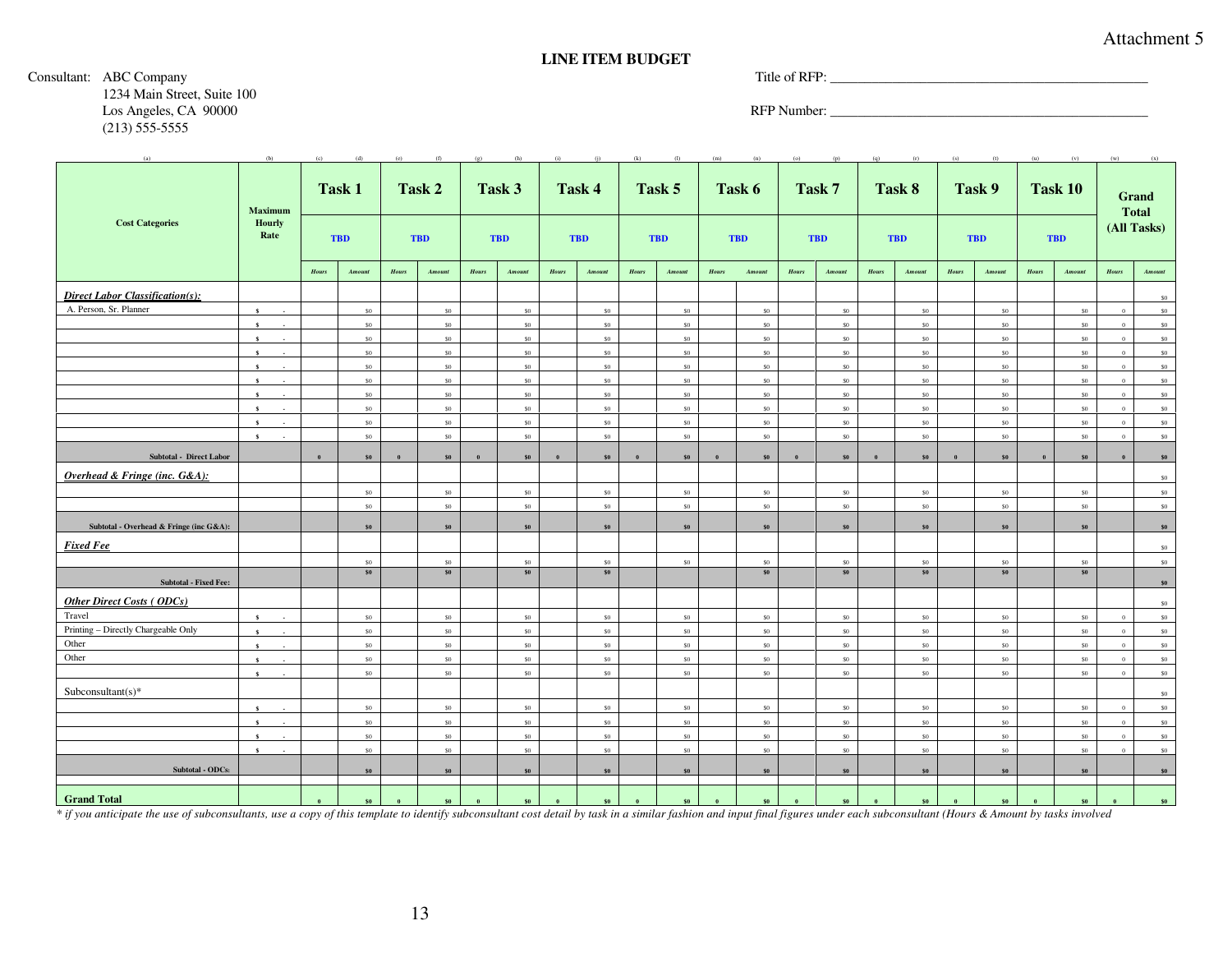# **TITLE 49, CODE OF FEDERAL REGULATIONS, PART 29 DEBARMENT AND SUSPENSION CERTIFICATION**

- 1) All persons or firms, including subconsultants, must complete this certification and certify, under penalty of perjury, that, except as noted below, he/she or any person associated therewith in the capacity of owner, partner, director, officer, or manager:
	- a) Are not presently debarred, suspended, proposed for debarment, declared ineligible, or voluntarily excluded from covered transactions by any federal department or agency;
	- b) Have not, within the three (3) year period preceding this certification, been convicted of or had a civil judgment rendered against them for commission of fraud or a criminal offense in connection with obtaining, attempting to obtain, or performing a public (federal, state, or local) transaction or contract under a public transaction, violation of Federal or state antitrust statutes, or commission of embezzlement, theft, forgery, bribery, falsification or destruction of records, making false statements, or receiving stolen property;
	- c) Are not presently indicted for or otherwise criminally or civilly charged by a governmental entity (federal, state, or local) with commission of any of the offenses listed in subparagraph (1)(b) of this certification; and
	- d) Have not, within the three (3) year period preceding this certification, had one or more public transactions (Federal, state, and local) terminated for cause or default.
- 2) If such persons or firms later become aware of any information contradicting the statements of paragraph (1), they will promptly provide that information to SCAG.

If there are any exceptions to this certification, insert the exceptions in the following space.

Exceptions will not necessarily result in denial of award, but will be considered in determining proposer/bidder responsibility. For any exception noted above, indicate below to whom it applies, initiating agency, and dates of actions.

RFP Number

 $\overline{\phantom{a}}$  , and the contract of the contract of the contract of the contract of the contract of the contract of the contract of the contract of the contract of the contract of the contract of the contract of the contrac

 $\overline{\phantom{a}}$  , and the contract of the contract of the contract of the contract of the contract of the contract of the contract of the contract of the contract of the contract of the contract of the contract of the contrac

 $\overline{\phantom{a}}$  , and the contract of the contract of the contract of the contract of the contract of the contract of the contract of the contract of the contract of the contract of the contract of the contract of the contrac

Name of Firm

Signature (original signature required)

 $\overline{\phantom{a}}$  , and the contract of the contract of the contract of the contract of the contract of the contract of the contract of the contract of the contract of the contract of the contract of the contract of the contrac Date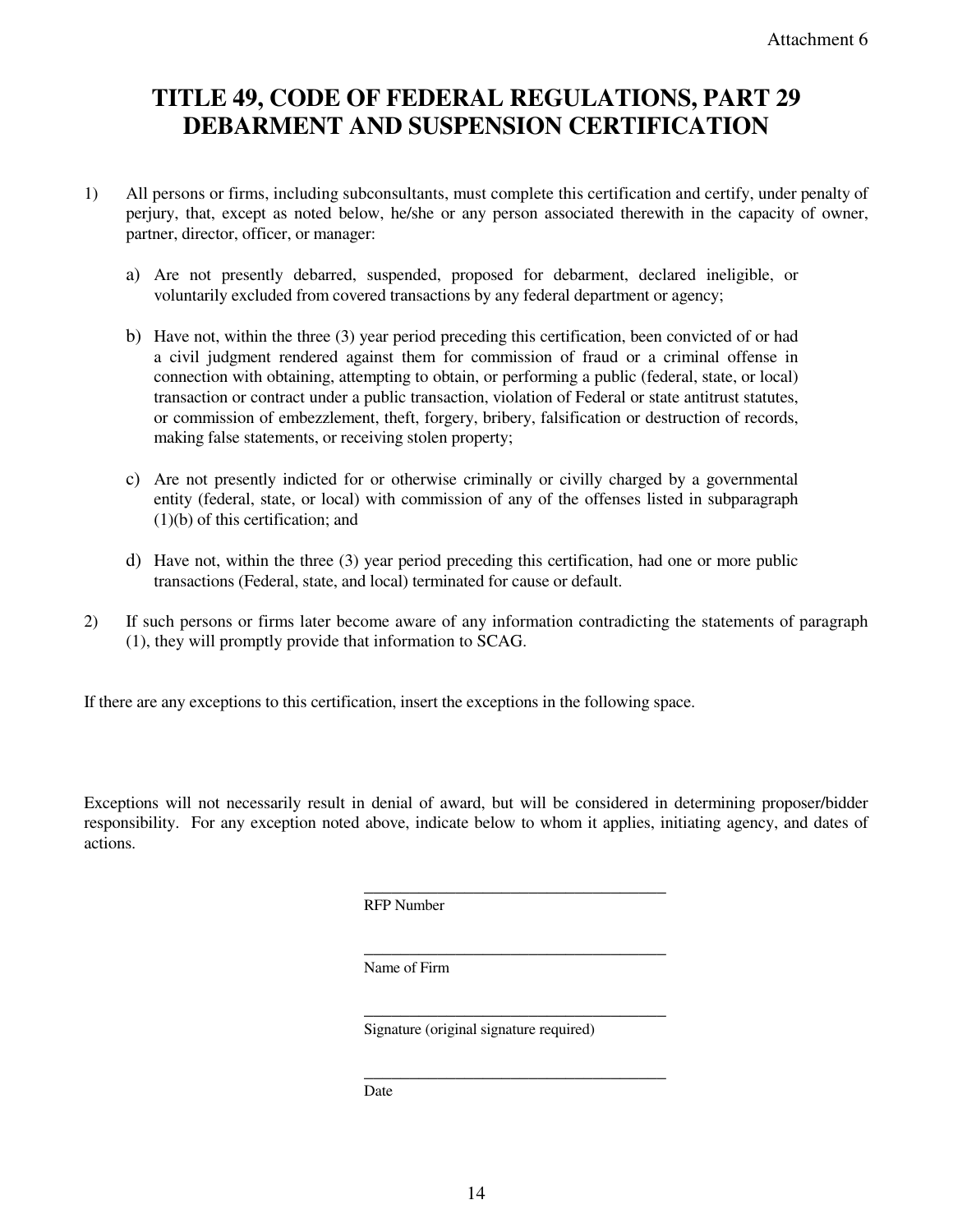# **SCAG CONFLICT OF INTEREST FORM**

### **SECTION I: INSTRUCTIONS**

All persons or firms seeking Federal funded contracts must complete and submit a SCAG Conflict of Interest Form along with the proposal. This requirement also applies to any proposed subconsultant(s). Failure to comply with this requirement may cause your proposal to be declared nonresponsive.

 In order to answer the questions contained in this form, please review SCAG's Conflict of Interest Policy, the list of SCAG employees, and the list of SCAG's Regional Council members. All three documents can be viewed online at **www.scag.ca.gov**. The SCAG Conflict of Interest Policy is located under "Doing Business with SCAG," whereas the SCAG staff and Regional Council members lists can be found under "About SCAG."

Any questions regarding the information required to be disclosed in this form should be directed to Justine Block, SCAG Deputy Legal Counsel.

| <b>Name of Firm:</b>     |                        |
|--------------------------|------------------------|
| <b>Name of Preparer:</b> |                        |
| <b>Project Title:</b>    |                        |
| <b>RFP Number:</b>       | <b>Date Submitted:</b> |

# **SECTION II: QUESTIONS**

1. During the last twelve (12) months, has your firm provided a source of income to employees of SCAG or members of the SCAG Regional Council, or have any employees or Regional Council members held any investment (including real property) in your firm?

**NO** YES NO

If "yes," please list the names of those SCAG employees and/or SCAG Regional Council members and the nature of the financial interest:

**Name** Nature of Financial Interest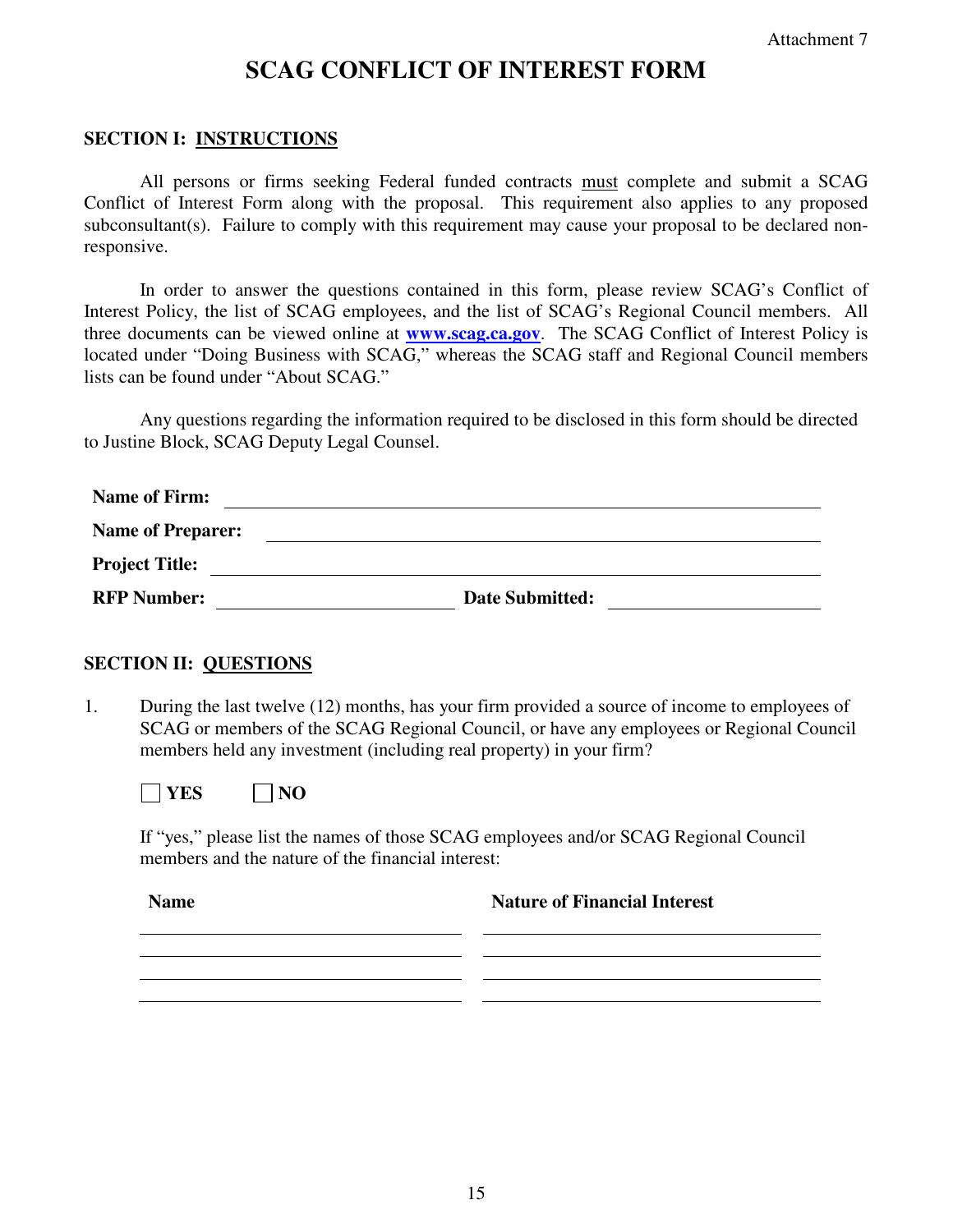2. Have you or any members of your firm been an employee of SCAG or served as a member of the SCAG Regional Council within the last twelve (12) months?

| <b>Name</b>                                                                                                                                                                                                          | <b>Position</b>                                                                 | <b>Dates of Service</b>                                    |
|----------------------------------------------------------------------------------------------------------------------------------------------------------------------------------------------------------------------|---------------------------------------------------------------------------------|------------------------------------------------------------|
|                                                                                                                                                                                                                      |                                                                                 |                                                            |
|                                                                                                                                                                                                                      | the contract of the contract of the contract of the contract of the contract of |                                                            |
|                                                                                                                                                                                                                      |                                                                                 |                                                            |
| Are you or any managers, partners, or officers of your firm related by blood or marriage/domestic<br>partnership to an employee of SCAG or member of the SCAG Regional Council that is considering<br>your proposal? |                                                                                 |                                                            |
| <b>YES</b><br> NO                                                                                                                                                                                                    |                                                                                 |                                                            |
| If "yes," please list name and the nature of the relationship:                                                                                                                                                       |                                                                                 |                                                            |
|                                                                                                                                                                                                                      |                                                                                 |                                                            |
|                                                                                                                                                                                                                      |                                                                                 |                                                            |
| <b>Name</b>                                                                                                                                                                                                          |                                                                                 | Relationship                                               |
|                                                                                                                                                                                                                      |                                                                                 | <u> 1980 - Johann Barbara, martxa alemaniar amerikan a</u> |
|                                                                                                                                                                                                                      |                                                                                 |                                                            |
|                                                                                                                                                                                                                      |                                                                                 |                                                            |
| Does an employee of SCAG or a member of the SCAG Regional Council hold a position at your<br>firm as a director, officer, partner, trustee, employee, or any position of management?                                 |                                                                                 |                                                            |
| <b>YES</b><br>NO                                                                                                                                                                                                     |                                                                                 |                                                            |
| If "yes," please list name and the nature of the relationship:                                                                                                                                                       |                                                                                 |                                                            |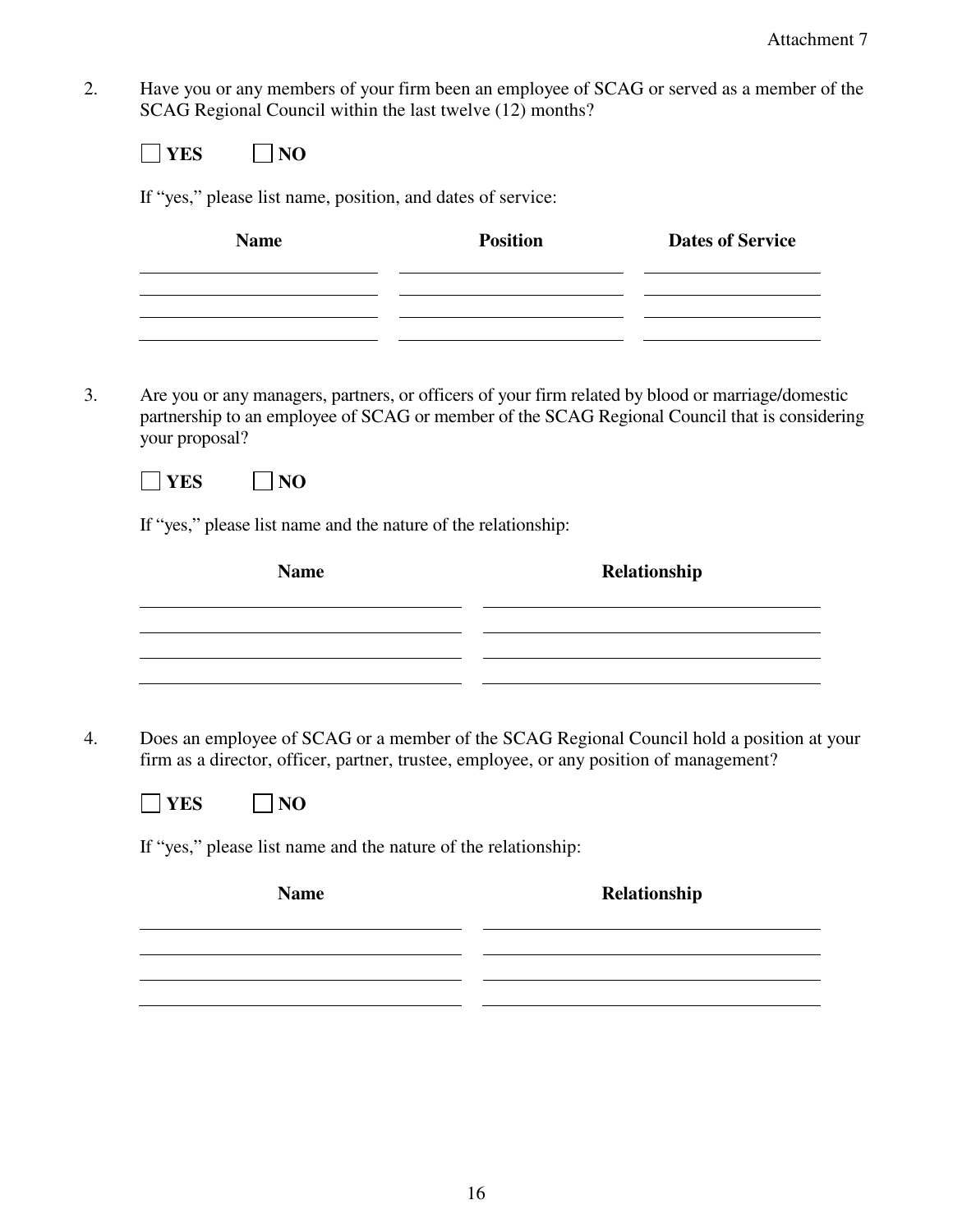5. Have you or any managers, partners, or officers of your firm ever given (directly or indirectly), or offered to give on behalf of another or through another person, campaign contributions or gifts to any current employee of SCAG or member of the SCAG Regional Council (including contributions to a political committee created by or on behalf of a member/candidate)?

| Vï | Ñ |
|----|---|
|----|---|

If "yes," please list name, date gift or contribution was given/offered, and dollar value:

| <b>Name</b> | Date | <b>Dollar Value</b> |
|-------------|------|---------------------|
|             |      |                     |
|             |      |                     |
|             |      |                     |

# **SECTION III: VALIDATION STATEMENT**

This Validation Statement must be completed and signed by at least one General Partner, Owner, Principal, or Officer authorized to legally commit the proposer.

# **DECLARATION**

| I, (printed full name)                                                                                |  |  |  | (Social Security Number; optional)               |  |
|-------------------------------------------------------------------------------------------------------|--|--|--|--------------------------------------------------|--|
|                                                                                                       |  |  |  | hereby declare that I am the (position or title) |  |
|                                                                                                       |  |  |  |                                                  |  |
| am duly authorized to execute this Validation Statement on behalf of this entity. I hereby state that |  |  |  |                                                  |  |
| this SCAG Conflict of Interest Form dated is correct and current as                                   |  |  |  |                                                  |  |
| submitted. I acknowledge that any false, deceptive, or fraudulent statements on this Validation       |  |  |  |                                                  |  |
| Statement will result in rejection of my contract proposal.                                           |  |  |  |                                                  |  |

Signature of Person Certifying for Proposer (original signature required)

Date

# **NOTICE**

A material false statement, omission, or fraudulent inducement made in connection with this SCAG Conflict of Interest Form is sufficient cause for rejection of the contract proposal or revocation of a prior contract award.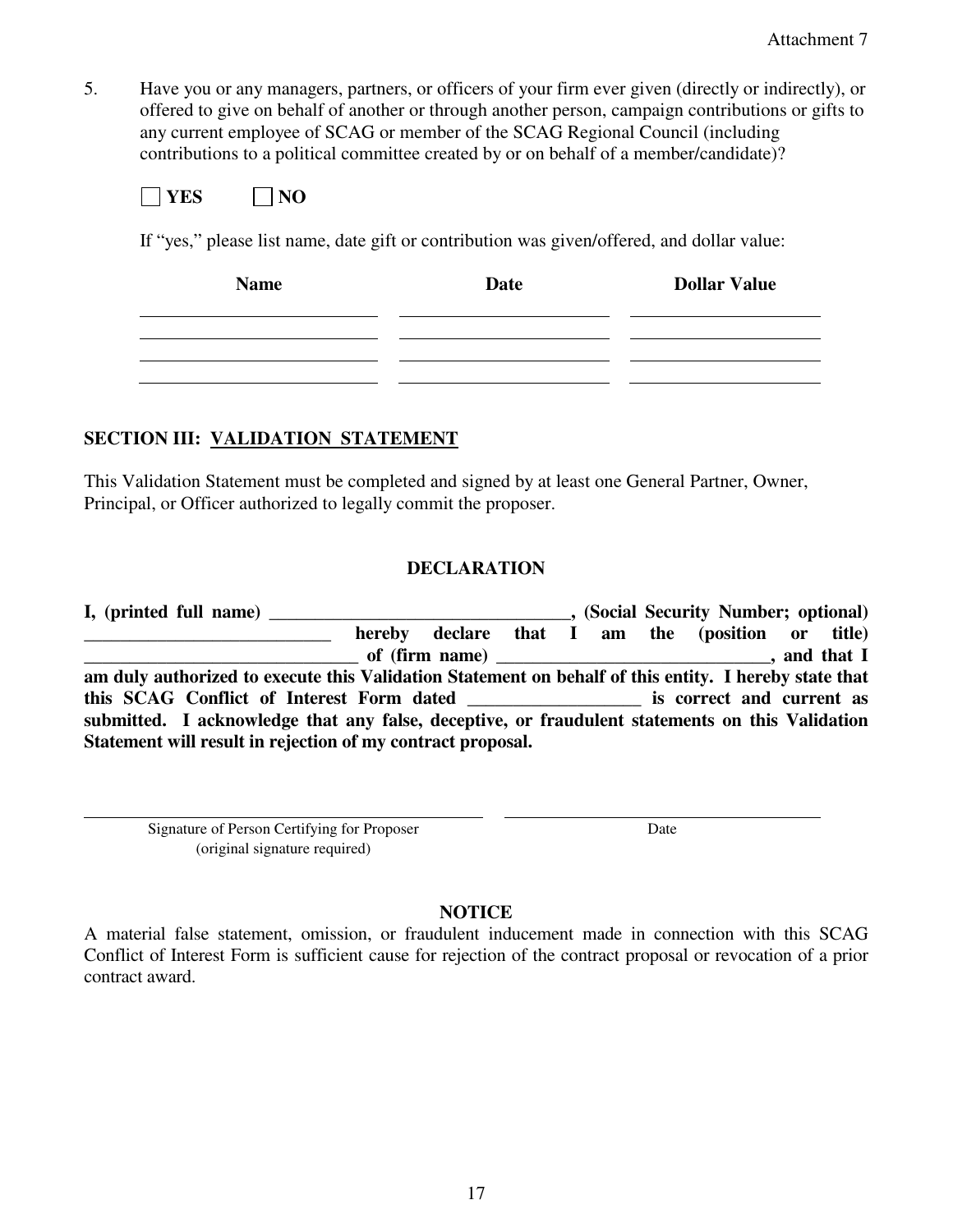# **DISADVANTAGED BUSINESS ENTERPRISE (DBE) INFORMATION**

The requirements of 49 Code of Federal Regulations (CFR) Part 26 applies to this RFP.

DBEs and other small businesses are strongly encouraged to participate in the performance of Agreements financed in whole or in part with federal funds (See 49 CFR 26, "Participation by Disadvantaged Business Enterprises in Department of Transportation Financial Assistance Programs"). The Consultant should ensure that DBEs and other small businesses have the opportunity to participate in the performance of the work that is the subject of this solicitation and should take all necessary and reasonable steps for this assurance. The proposer shall not discriminate on the basis of race, color, national origin, or sex in the award and performance of subcontracts.

# **DBE DEFINITION**

A DBE is a-for-profit "small business concern" that is at least 51 percent owned and controlled by one or more socially and economically disadvantaged individuals. One or more such individuals must also control the management and daily business operations. These individuals must be citizens (or lawfully admitted permanent residents) of the United States and (1) any individual who a recipient finds to be a socially and economically disadvantaged individual on a case-by-case basis, or (2) who are either Black Americans, Hispanic Americans, Native Americans, Asian-Pacific Americans, Subcontinent Asian Americans, women, or any other group found to be socially and economically disadvantaged by the Small Business Administration.

# **DBE PARTICIPATION AND GENERAL INFORMATION**

It is the proposer's responsibility to be fully informed regarding their requirements of 49 CFR, Part 26. Particular attention is directed to the following:

- A. A DBE must be a small business firm defined pursuant to 13 CFR 121 and be certified through the California Unified Certification Program (CUCP)
- B. A certified DBE may participate as a prime consultant, subconsultant, or as a vendor of material or supplies.
- C. A DBE must perform a commercially useful function pursuant to 49 CFR 26.55; that is, a DBE firm must be responsible for the execution of a distinct element of the work and must carry out its responsibility by actually performing, managing, and supervising the work.
- D. A prime consultant who is a certified DBE is eligible to claim all of the work in the Agreement toward the DBE participation except that portion of the work to be performed by non-DBE subconsultant.

# **PROPOSER'S/BIDDER'S LIST OF SUBCONSULTANTS (DBE AND NON-DBE)**

The proposer shall submit the attached "Proposer's List of Subconsultants (DBE and non-DBE) – Part I" form, Attachment 8A, with the proposal listing all subconsultants participating in the performance of this project.

Additionally, the proposer shall submit the attached "Proposer's List of Subconsultants (DBE and non-DBE) – Part II" form, Attachment 8B, with the proposal listing all subconsultants who provided a quote/bid to the proposer, but were not selected to participate as a subconsultant in the performance of this project.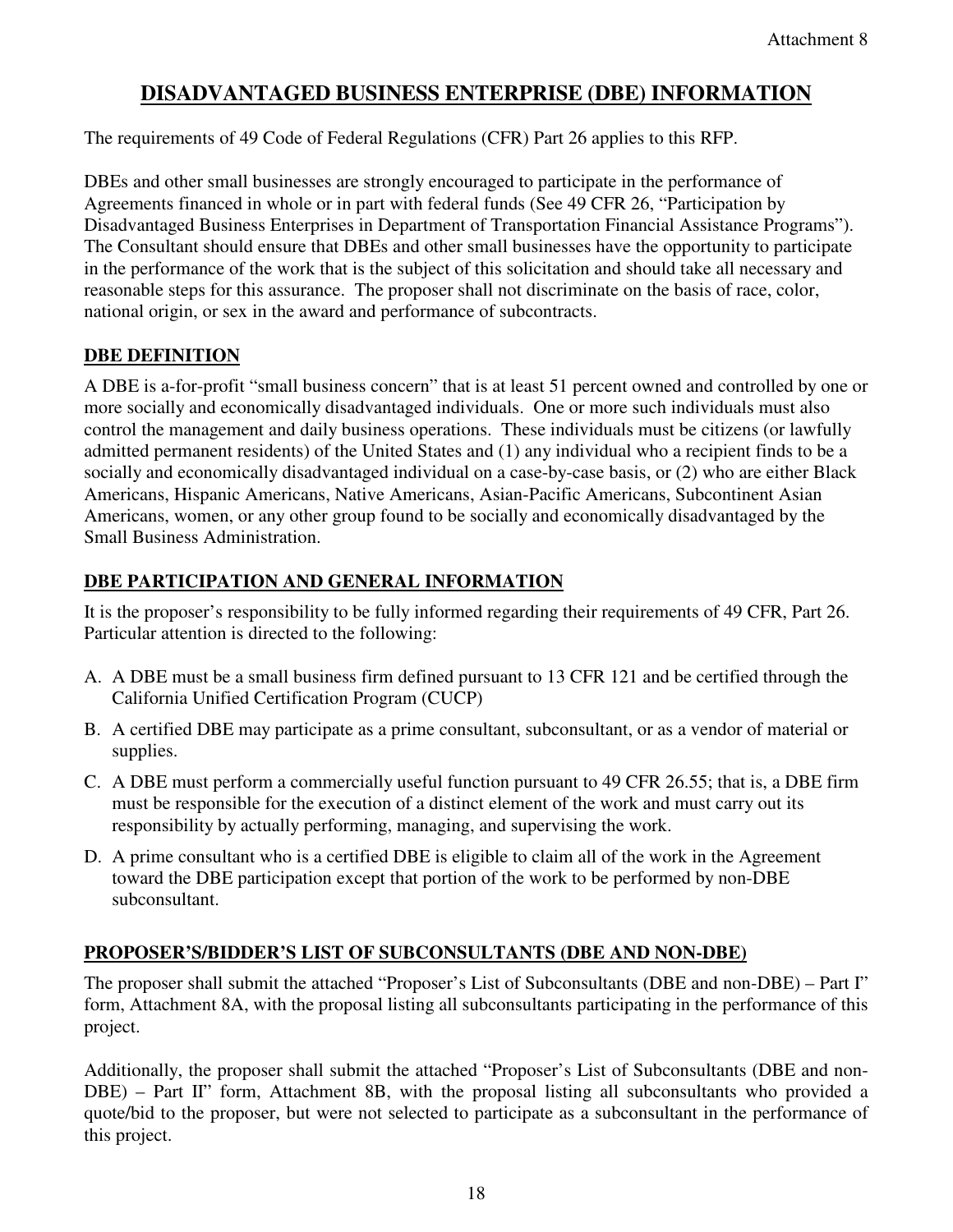# **SUBMISSION OF DBE INFORMATION**

A "Local Agency Proposer-DBE Information Form" will be included in the Agreement documents to be executed by the successful proposer/bidder. The purpose of the form is to collect data required under 49 CFR 26. Even if no DBE participation will be recorded, the successful proposer must execute and return the form.

# **DBE SOURCES**

Consultants interested in locating DBE subconsultants may refer to the following source:

Statewide DBE Database of the CUCP (California Unified Certification Program): http://www.californiaucp.com/ Click on "General Information" Click on "CUCP Statewide DBE Directory"

Also, the following agency may be contacted for assistance in locating DBE firms in California:

Caltrans Office of Certification 1-866-810-6346

# **DBE CERTIFICATION**

The DBE firm must hold a current California Unified Certification Program (CUCP) DBE certification at the time of proposal submission. DBE certifications outside of California will not be accepted. Firms that are DBE certified outside of California may apply for a CUCP DBE certification by contacting one of the six certifying agencies listed below.

### **For DBEs located within the southern California region, certification must be from one of the following agencies:**

- 1. Department of Transportation (Caltrans) http://www.dot.ca.gov/
- 
- 3. Metropolitan Transportation Authority (Metro) www.metro.net
- 4. Orange County Transportation Authority (OCTA) www.octa.net
- 5. City of San Diego www.sandiego.gov
- 6. San Diego County Regional Airport Authority www.san.org

2. City of Los Angeles http://www.lacity.org/bca/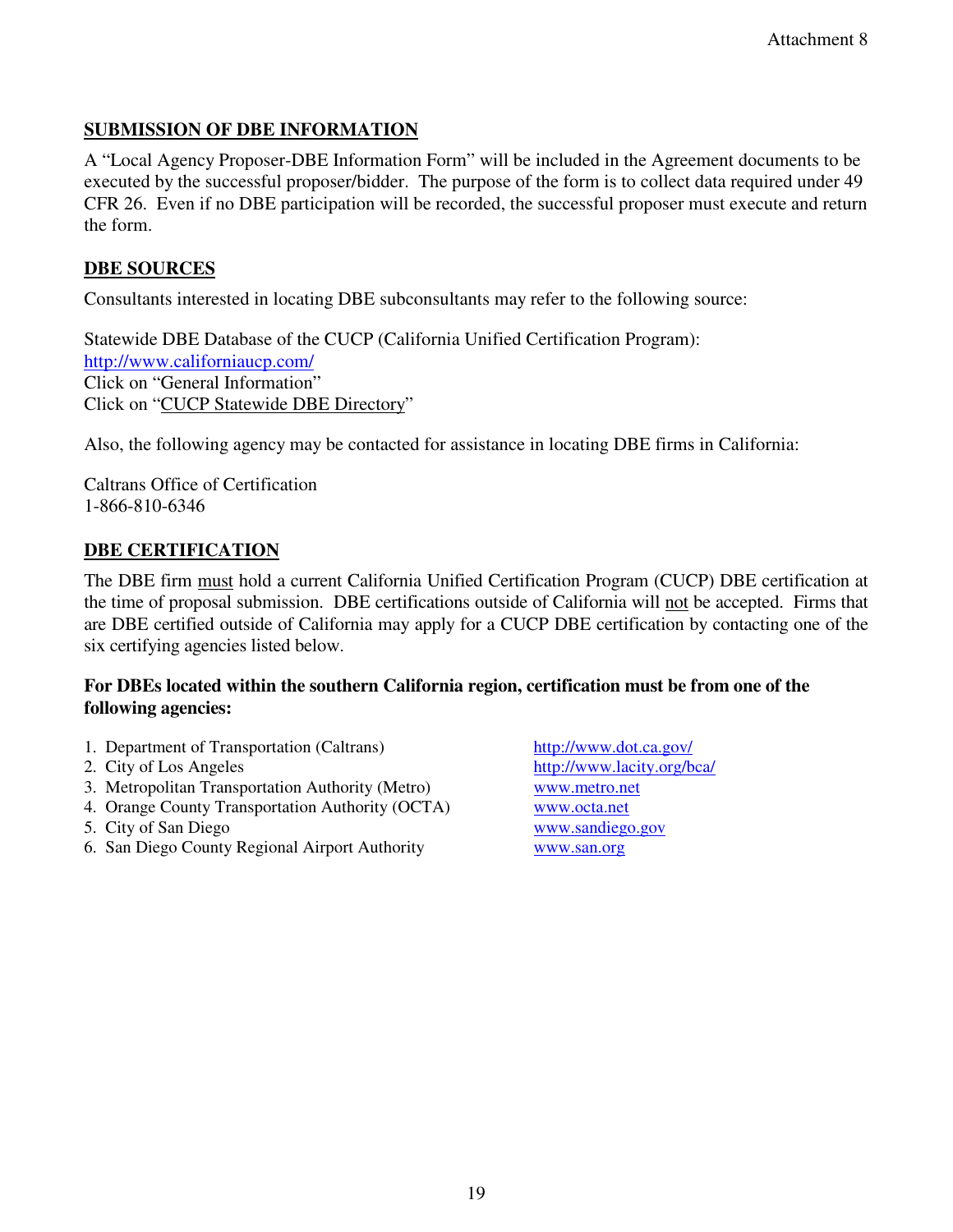Attachment 8A

#### **BIDDER'S LIST OF SUBCONSULTANTS (DBE AND NON-DBE) – PART I**

The proposer shall list all subconsultants (both DBE and non-DBE) in accordance with Title 49, Section 26.11 of the Code of Federal Regulations. The listing is required in addition to listing DBE subconsultants elsewhere in the proposal. Photocopy this form for additional firms.

| Firm Name/<br>Address/<br>City, State, ZIP | Contact/<br>Phone/<br><b>FAX</b> | <b>Annual</b><br><b>Gross</b><br><b>Receipts</b> | Description of Portion of Work to be Performed        | <b>SCAG Use Only</b><br>(Certified DBE?) |
|--------------------------------------------|----------------------------------|--------------------------------------------------|-------------------------------------------------------|------------------------------------------|
|                                            |                                  | $\Box$ < \$1 million                             |                                                       | $\Box$ YES                               |
|                                            |                                  | $\Box$ < \$5 million                             |                                                       | $\Box$ NO                                |
|                                            |                                  | $\Box$ < \$10 million                            |                                                       | If YES list DBE #                        |
|                                            |                                  | $\Box$ < \$15 million                            |                                                       |                                          |
|                                            |                                  | $\Box$ > \$15 million                            |                                                       | Age of Firm (Yrs.)                       |
| Firm Name/<br>Address/                     | Contact/<br>Phone/               | <b>Annual</b><br><b>Gross</b>                    | <b>Description of Portion of Work to be Performed</b> | <b>SCAG Use Only</b><br>(Certified DBE?) |
| City, State, ZIP                           | <b>FAX</b>                       | <b>Receipts</b><br>$\Box$ < \$1 million          |                                                       | $\Box$ YES                               |
|                                            |                                  | $\Box$ < \$5 million                             |                                                       | $\Box$ NO                                |
|                                            |                                  | $\Box$ < \$10 million                            |                                                       | If YES list DBE #                        |
|                                            |                                  | $\Box$ < \$15 million                            |                                                       |                                          |
|                                            |                                  | $\Box$ > \$15 million                            |                                                       | Age of Firm (Yrs.)                       |
|                                            |                                  |                                                  |                                                       |                                          |
|                                            |                                  |                                                  |                                                       |                                          |
| Firm Name/<br>Address/                     | Contact/<br>Phone/               | <b>Annual</b><br><b>Gross</b>                    | Description of Portion of Work to be Performed        | <b>SCAG Use Only</b><br>(Certified DBE?) |
| City, State, ZIP                           | <b>FAX</b>                       | <b>Receipts</b><br>$\Box$ < \$1 million          |                                                       |                                          |
|                                            |                                  | $\Box$ < \$5 million                             |                                                       | $\Box$ YES<br>$\Box$ NO                  |
|                                            |                                  | $\Box$ < \$10 million                            |                                                       | If YES list DBE #                        |
|                                            |                                  | $\Box$ < \$15 million                            |                                                       |                                          |
|                                            |                                  | $\Box$ > \$15 million                            |                                                       | Age of Firm (Yrs.)                       |
| Firm Name/                                 | Contact/                         | Annual                                           |                                                       | <b>SCAG Use Only</b>                     |
| Address/                                   | Phone/                           | <b>Gross</b>                                     | Description of Portion of Work to be Performed        | (Certified DBE?)                         |
| City, State, ZIP                           | <b>FAX</b>                       | <b>Receipts</b>                                  |                                                       |                                          |
|                                            |                                  | $\Box$ < \$1 million                             |                                                       | $\Box$ YES                               |
|                                            |                                  | $\Box$ < \$5 million                             |                                                       | $\Box$ NO                                |
|                                            |                                  | $\Box$ < \$10 million                            |                                                       | If YES list DBE #                        |
|                                            |                                  | $\Box$ < \$15 million<br>$\Box$ > \$15 million   |                                                       | Age of Firm (Yrs.)                       |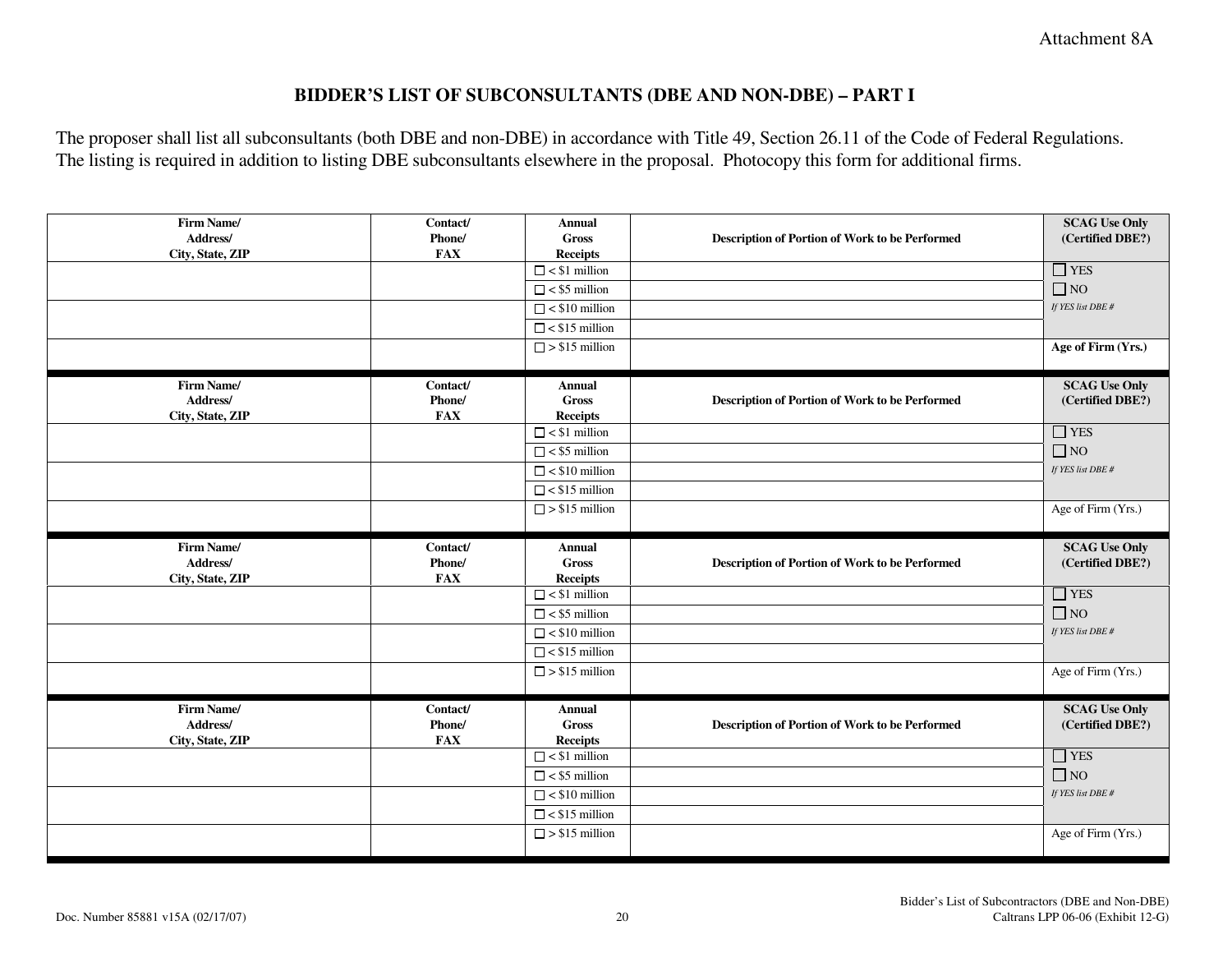#### **BIDDER'S LIST OF SUBCONSULTANTS (DBE AND NON-DBE) – PART II**

The proposer shall list all subconsultants who provided a quote or bid but were not selected by the proposer to participate as a subconsultant on this project. This is required for compliance with Title 49, Section 26 of the Code of Federal Regulations. Photocopy this form for additional firms.

| Firm Name/<br>Address/<br>City, State, ZIP | Contact/<br>Phone/<br><b>FAX</b> | <b>Annual</b><br><b>Gross</b><br><b>Receipts</b> | Description of Portion of Work to be Performed | <b>SCAG Use Only</b><br>(Certified DBE?) |
|--------------------------------------------|----------------------------------|--------------------------------------------------|------------------------------------------------|------------------------------------------|
|                                            |                                  | $\Box$ < \$1 million                             |                                                | $\hfill\Box$ YES                         |
|                                            |                                  | $\Box$ < \$5 million                             |                                                | $\Box$ NO                                |
|                                            |                                  | $\Box$ < \$10 million                            |                                                | If YES list DBE #                        |
|                                            |                                  | $\Box$ < \$15 million                            |                                                |                                          |
|                                            |                                  | $\Box$ > \$15 million                            |                                                | Age of Firm (Yrs.)                       |
| Firm Name/                                 | Contact/                         | Annual                                           |                                                | <b>SCAG Use Only</b>                     |
| Address/                                   | Phone/                           | <b>Gross</b>                                     | Description of Portion of Work to be Performed | (Certified DBE?)                         |
| City, State, ZIP                           | <b>FAX</b>                       | <b>Receipts</b><br>$\Box$ < \$1 million          |                                                | $\Box$ YES                               |
|                                            |                                  | $\Box$ < \$5 million                             |                                                | $\Box$ NO                                |
|                                            |                                  | $\Box$ < \$10 million                            |                                                | If YES list DBE #                        |
|                                            |                                  | $\Box$ < \$15 million                            |                                                |                                          |
|                                            |                                  | $\Box$ > \$15 million                            |                                                | Age of Firm (Yrs.)                       |
|                                            |                                  |                                                  |                                                |                                          |
|                                            |                                  |                                                  |                                                |                                          |
| Firm Name/                                 | Contact/                         | Annual                                           |                                                | <b>SCAG Use Only</b>                     |
| Address/                                   | Phone/                           | <b>Gross</b>                                     | Description of Portion of Work to be Performed | (Certified DBE?)                         |
| City, State, ZIP                           | <b>FAX</b>                       | <b>Receipts</b>                                  |                                                |                                          |
|                                            |                                  | $\Box$ < \$1 million                             |                                                | $\Box$ YES                               |
|                                            |                                  | $\Box$ < \$5 million                             |                                                | $\Box$ NO                                |
|                                            |                                  | $\Box$ < \$10 million                            |                                                | If YES list DBE #                        |
|                                            |                                  | $\Box$ < \$15 million                            |                                                |                                          |
|                                            |                                  | $\Box$ > \$15 million                            |                                                | Age of Firm (Yrs.)                       |
| Firm Name/                                 | Contact/                         | <b>Annual</b>                                    |                                                | <b>SCAG Use Only</b>                     |
| Address/                                   | Phone/                           | <b>Gross</b>                                     | Description of Portion of Work to be Performed | (Certified DBE?)                         |
| City, State, ZIP                           | <b>FAX</b>                       | <b>Receipts</b>                                  |                                                |                                          |
|                                            |                                  | $\Box$ < \$1 million                             |                                                | $\Box$ YES                               |
|                                            |                                  | $\Box$ < \$5 million                             |                                                | $\Box$ NO                                |
|                                            |                                  | $\Box$ < \$10 million                            |                                                | If YES list DBE #                        |
|                                            |                                  | $\Box$ < \$15 million<br>$\Box$ > \$15 million   |                                                | Age of Firm (Yrs.)                       |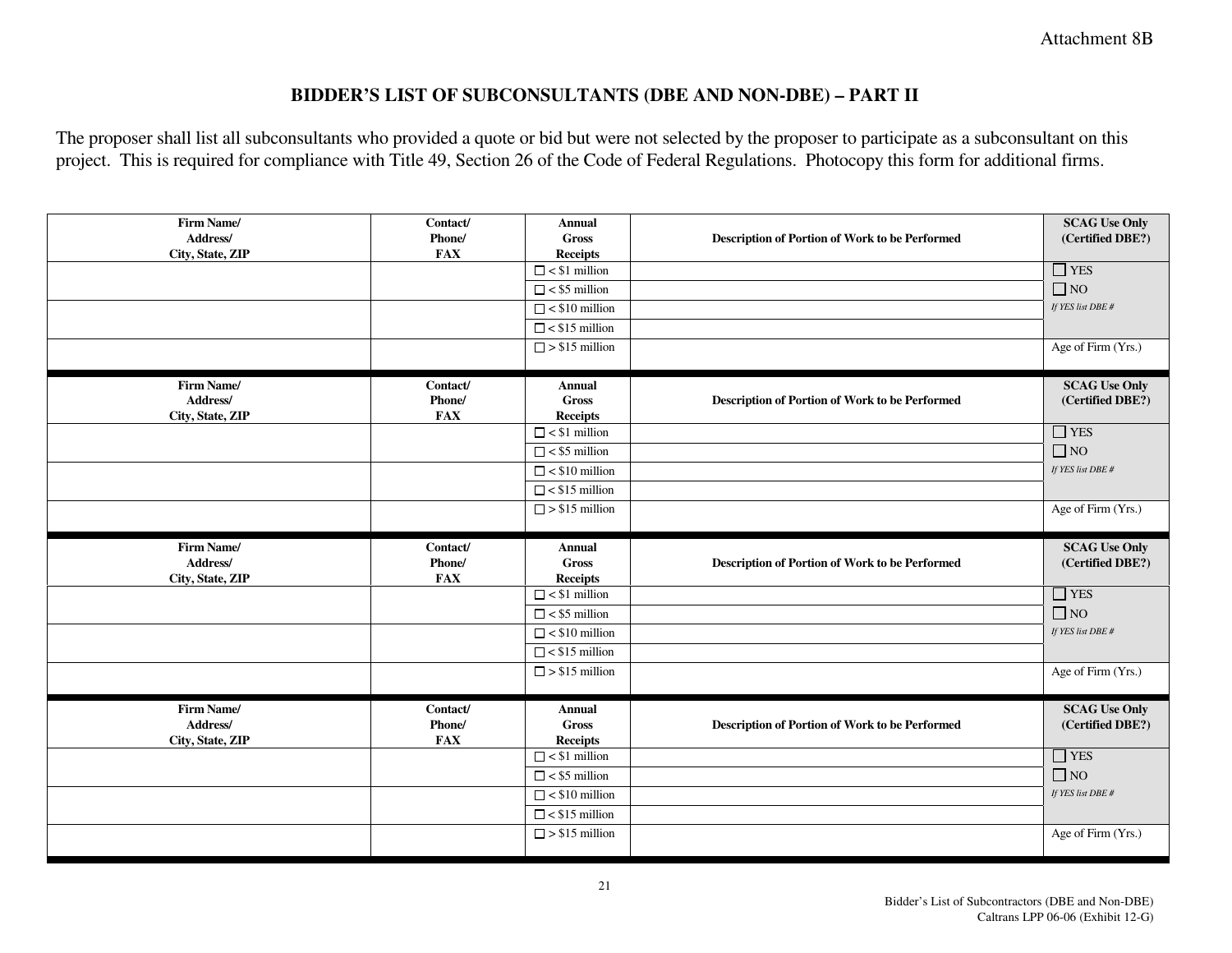# **INSTRUCTIONS – LOCAL AGENCY PROPOSER DBE INFORMATION (CONSULTANT CONTRACTS)**

# **SUCCESSFUL PROPOSER:**

#### **Attachment 8C must be signed and dated by the successful proposer at Task Order execution.**

The form requires specific information regarding the consultant or other contract: Local Agency, Location, Project Description, Total Contract Amount, Proposal Date, and successful Proposer's Name.

The form has a column for the Work Item Number and Description or Services to be Subcontracted to DBEs. The prime consultant shall indicate all work to be performed by DBEs including, if the prime consultant is a DBE, work performed by its own forces, if a DBE. The DBE shall provide a certification number to the prime consultant. Enter DBE prime consultant's and subconsultant's certification number. The form has a column for the Names of DBE certified contractors to perform the work (must be certified on or before the proposals are due and include DBE address and phone number).

Enter the Total Claimed DBE Participation dollar amount of items of work in the total DBE Dollar Amount column. (If 100% of item is not to be performed by the DBE, describe exact portion of time to be performed by the DBE). Go to http://www.dot.ca.gov/hq/LocalPrograms/lam/prog\_p/p10consult.pdf and see "Notice to Proposers Disadvantaged Business Enterprise Information," (Exhibit 10-I) to determine how to count the participation of DBE firms.

Local agencies (SCAG) should complete the Contract Number, Federal-aid Project Number, Federal Share, and Contarct Award fields and verify that all information is complete and accurate before signing and sending a copy of the form to the District Local Assistance Engineer within 15 days of contract execution. Failure to submit a completed and accurate form within the 15-day time period may result in the deobligation of funds on this project.

**District DBE Coordinator** should verify that all information is complete and accurate. Once the information has been verified, the **District Local Assistance Engineer** signs and dates the form.